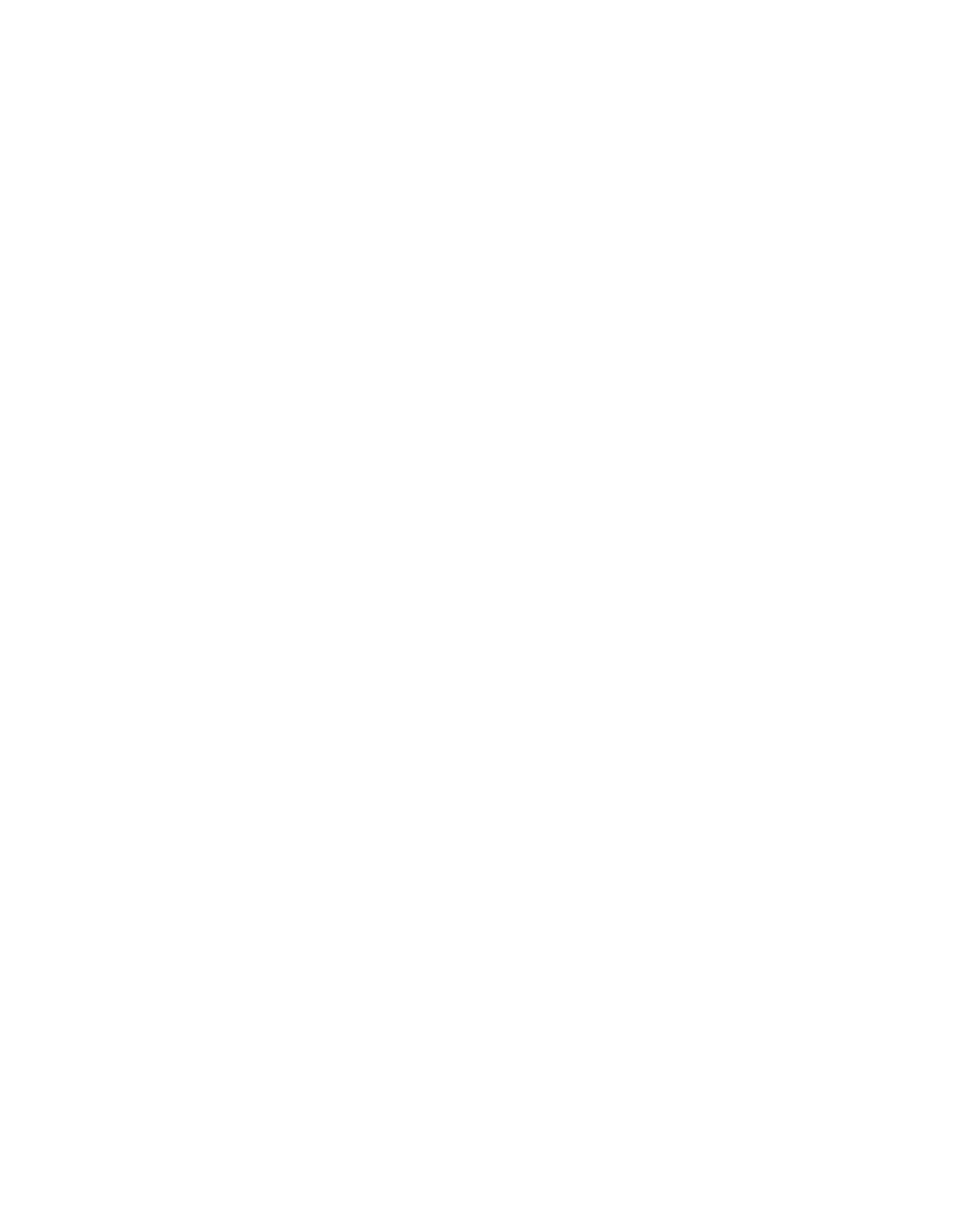## **Table of Contents**

| <b>Business Start-up Planning Flowchart Page 5</b>                  |  |
|---------------------------------------------------------------------|--|
|                                                                     |  |
|                                                                     |  |
|                                                                     |  |
|                                                                     |  |
|                                                                     |  |
|                                                                     |  |
|                                                                     |  |
|                                                                     |  |
|                                                                     |  |
|                                                                     |  |
|                                                                     |  |
|                                                                     |  |
|                                                                     |  |
|                                                                     |  |
| Licenses, Regulations, Permits and Assistance Page 19               |  |
| Federal Identification Number/EINPage 19                            |  |
|                                                                     |  |
|                                                                     |  |
| <b>Section Four: Financial Aspect of Starting a BusinessPage 25</b> |  |
|                                                                     |  |
|                                                                     |  |
|                                                                     |  |
|                                                                     |  |
|                                                                     |  |
| Marketing, Advertising, & Public RelationsPage 27                   |  |
|                                                                     |  |
|                                                                     |  |
|                                                                     |  |
|                                                                     |  |

© 2018 Pike County Economic Development Corporation



1301 E Washington PO Box 214 Pittsfield, IL 62363

217-491-2401 [bmiddendor@2riversrcd.org](mailto:gsheurman@pikeedc.org) [www.pikeedc.org](http://www.pikeedc.org)

Get your free download of this publication at [www.pikeedc.org](http://www.pikeedc.org) or from select Pike County Lending Institutions

The material included in this resource guide is based on work of the Small Business / Entrepreneurship Committee of the Pike County Economic Development Corporation (PCEDC), as well as resources from the US Small Business Administration (SBA), University of Illinois Extension, and the State of Illinois.

Any opinions, findings, conclusions or recommendations expressed are those of the author (s) and do not necessarily reflect the views of the SBA, University of Illinois Extension or the State of Illinois.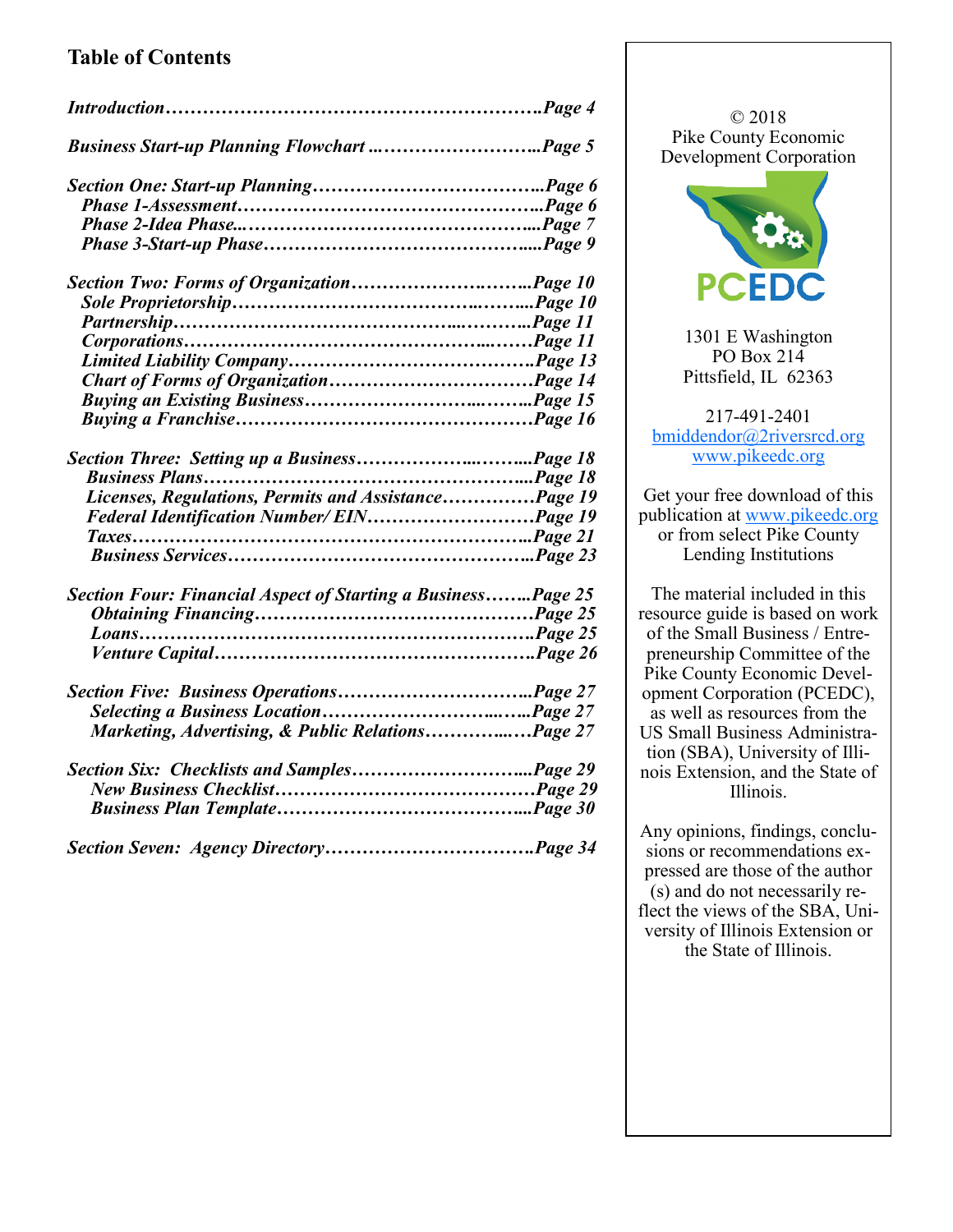

#### **Brenda Middendorf, Interim**

#### **Executive Director-Pike County Economic Development Corporation**



Small businesses are the heart of our state and local economy. The entrepreneurial spirit which encourages individuals to create and grow new businesses has been an essential part of growth in the area. If you are thinking of starting a business or expanding a business in Pike County, you are not alone. Each year, hundreds of individuals in Western Illinois take the steps to start a business, joining the approximately 5,000 independent businesses that already operate in Western Illinois. Fortunately, the Pike County Economic Development Corporation (PCEDC) is here to guide individuals through the necessary steps to start and grow your business or help to expand existing businesses. PCEDC can serve as the facilitator to help you identify and implement the crucial steps outlined in this guide to launch a successful business. We can also help with project management resources and answer questions that may arise.

The Pike County Economic Development Corporation is dedicated to our mission to support and expand business and employment by improving the quality of life,

utilizing our human and natural resources, and by promoting communication and partnerships throughout Pike County. Economic Development encompasses many areas and includes many partners and relationships throughout the community. It is our hope that working together as individuals, as communities and as a county, we can be more successful. To make an appointment with PCEDC to review the information you have read in this guide and to create an action plan to implement your next steps, please contact the PCEDC office at 217-491-2401 or visit our website at www.pikeedc.org.

Western Illinois is home to dozens of organizations that PCEDC can refer you to that will assist with startups and people already in business. These organizations want to help you succeed in business. If you want training, technical support, advice, marketing help, or even a loan, you can get it in the Pike County area.

This resource guide will assist you in finding the services that fit your situation. To succeed as an entrepreneur, it is up to you to take charge of your ideas and push forward with building your business. The support organizations will do their best to provide specialized training and assistance to help you achieve your goals, as well as refer you to experts.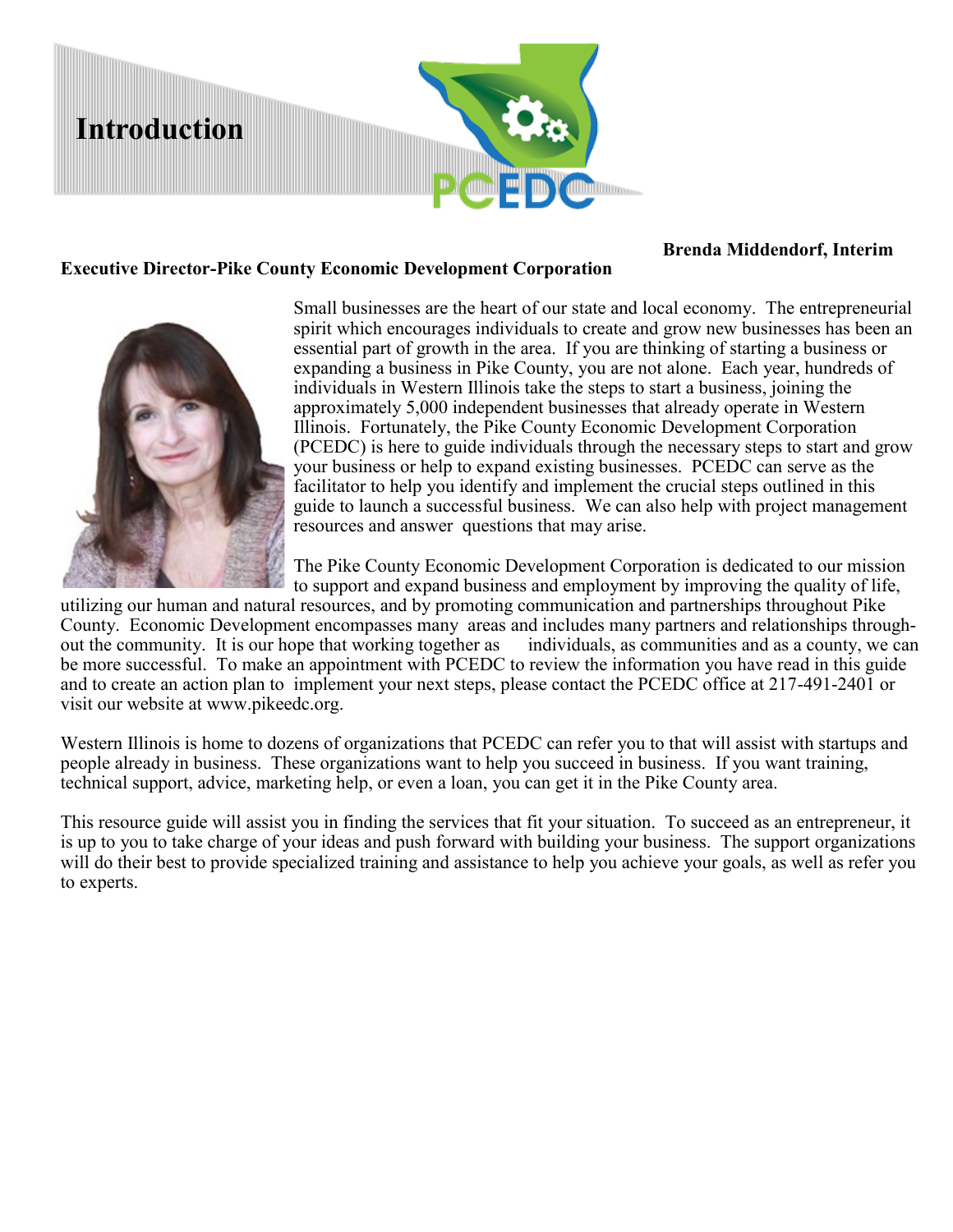



Adapted from the University of North Carolina's Small Business & Technology Development Center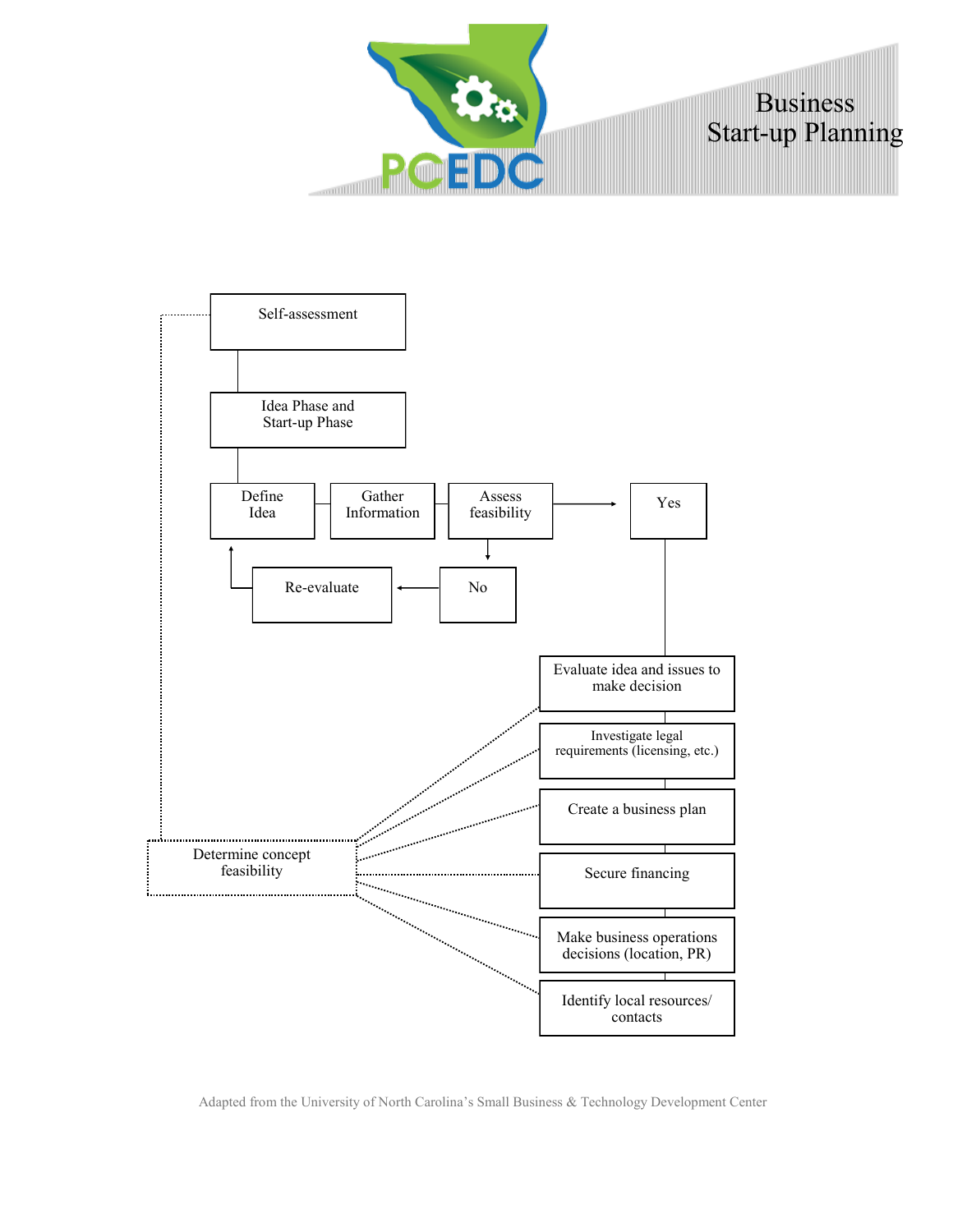

# *Phase One: Assess Yourself as a Potential Business Owner*

Many people dream of owning a business; however, managing and dealing with the daily tasks of being a business owner may be difficult because of a lack of experience and/or management skills. By completing a self assessment, it will allow you to determine if your personal characteristics, along with your willingness, will combine to make your dream a solid reality.

In the following self-assessment, some of the questions may be difficult to answer yes or no, but it is critical to give an honest evaluations of your personal weaknesses that go along with the strengths you possess. If your weaknesses are identified, there may be other opportunities that can be found to provide a balance. Check the questions/ statements below that you can answer with a "YES."

- ❑ Are you a leader?
- ❑ Are you confident?
- ❑ Do you like to make your own decisions?
- ❑ Do you want to utilize your skills and talents better?
- ❑ Do you handle responsibility well?
- ❑ Do you thoroughly plan projects from start to finish?
- ❑ Are you self-disciplined and independent?
- ❑ Do you deal with criticism and rejection calmly?
- ❑ Are you flexible?
- ❑ Do you read business publications?
- ❑ Do you possess computer skills?
- ❑ Are you aware of your current credit score?
- ❑ Are you willing to utilize your personal savings/cash flow, if necessary, to support the business?
- ❑ Will your spouse/partner's income support your monthly expenses without income from your business?
- ❑ Do you realize that being a business owner may require long hours and reduced income?
- ❑ Are you in good physical and mental health to handle the workload and daily schedule that being a business owner will require?
- ❑ Are you prepared to temporarily lower your standard of living, if necessary, until your business is firmly established?
- ❑ Are you driven to work for yourself?
- ❑ Do you have the family support behind you in this endeavor?
- ❑ Do you feel you have the basic skills needed to be successful as a business owner?
- ❑ Are you willing to delay your plans if you do not have the necessary skills so that you may undergo training?
- ❑ Have you ever worked in a manager or supervisor position?
- ❑ Have you ever hired or fired someone?
- ❑ Have you ever worked in the industry or business field that you are considering?
- ❑ Have you had any business training?
- ❑ Do you understand business financing and cash flow management?
- ❑ Do you understand the requirements of managing a small business (record keeping, financials)?
- ❑ Do you understand marketing fundamentals?

The more items you checked off, the more prepared you are to start your own business. The items not checked may be challenges; however, by reviewing these items and creating a plan as to how to overcome them may prove to be beneficial to you. There are additional self-assessment tests in the appendix as well.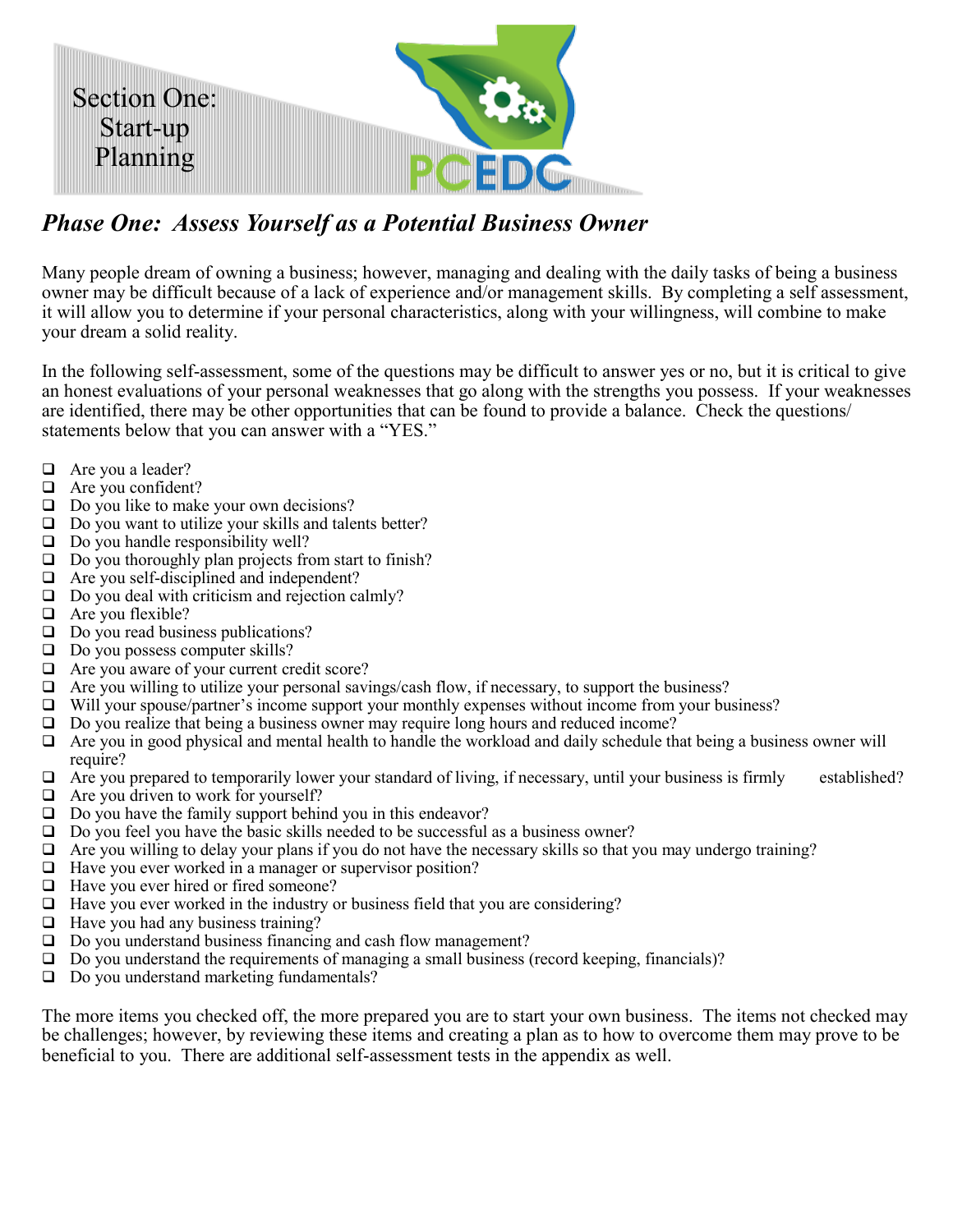

# *Phase Two: Idea Phase*

**Building a business starts with an idea** and grows from there. Understanding your personal characteristics, your strengths and weaknesses, as well as having a basic understanding of the required business skills and demands of being a business owner are all critical parts to finding a business that is best suited to you. By honestly assessing yourself, you can help determine what you need to do to acquire the necessary skills, as well as providing clarification and motivation to developing your idea.

It can be challenging to run and establish a business, but the most difficult part often comes before you even get started. The biggest challenge is sometimes coming up with an idea for your business. What is your idea? What is your market area? Who are potential customers? The list goes on and on, but they are all critical questions that you should ask yourself before jumping into the role of being a business owner. The checklists and assessments are a good starting point; however, there are often additional details needed to be successful. While you are developing your idea, consider these suggestions:

- ❑ Attend a workshop or training
- ❑ Research ideas, training options and documentation on the Internet
- ❑ Reach out and network with other business owners and inspiring business owners

#### **Workshops/Training**

There are a wide range of options available for workshops and trainings for how to start and run a successful business. John Wood Community College (JWCC) regularly offers classes and workshops on these topics. We encourage you to visit www.jwcc.edu to find out more information on available classes and workshops in this area.

The Small Business Development Center of Western Illinois University also

#### **Research**

There is an abundant amount of resources available online and through the local libraries. A word of caution is that not everything on the Internet may pertain or be correct of business in Illinois or this area. Always use information you find as a guide to verify with local officials. One great resource is the U.S. Small Business Administration website, www.sba.gov/localresources/district/il, which is one of the most comprehensive sites that provides a guide, start-up kit and information surrounding financing for prospective business owners.

When you talk about market research, there are two basic types—primary and secondary.

**Primary research** is gathered firsthand and can be very time consuming and expensive; however, it does provide a potential business owner to have potential customer feedback and respond accordingly.

#### *Primary Research Methods*

*—Surveys —In-depth interviews —Competitor analysis —Questionnaires*  $-Perainstorming Sessions$  *—Website Metrics —Advertising/Promotion tracking*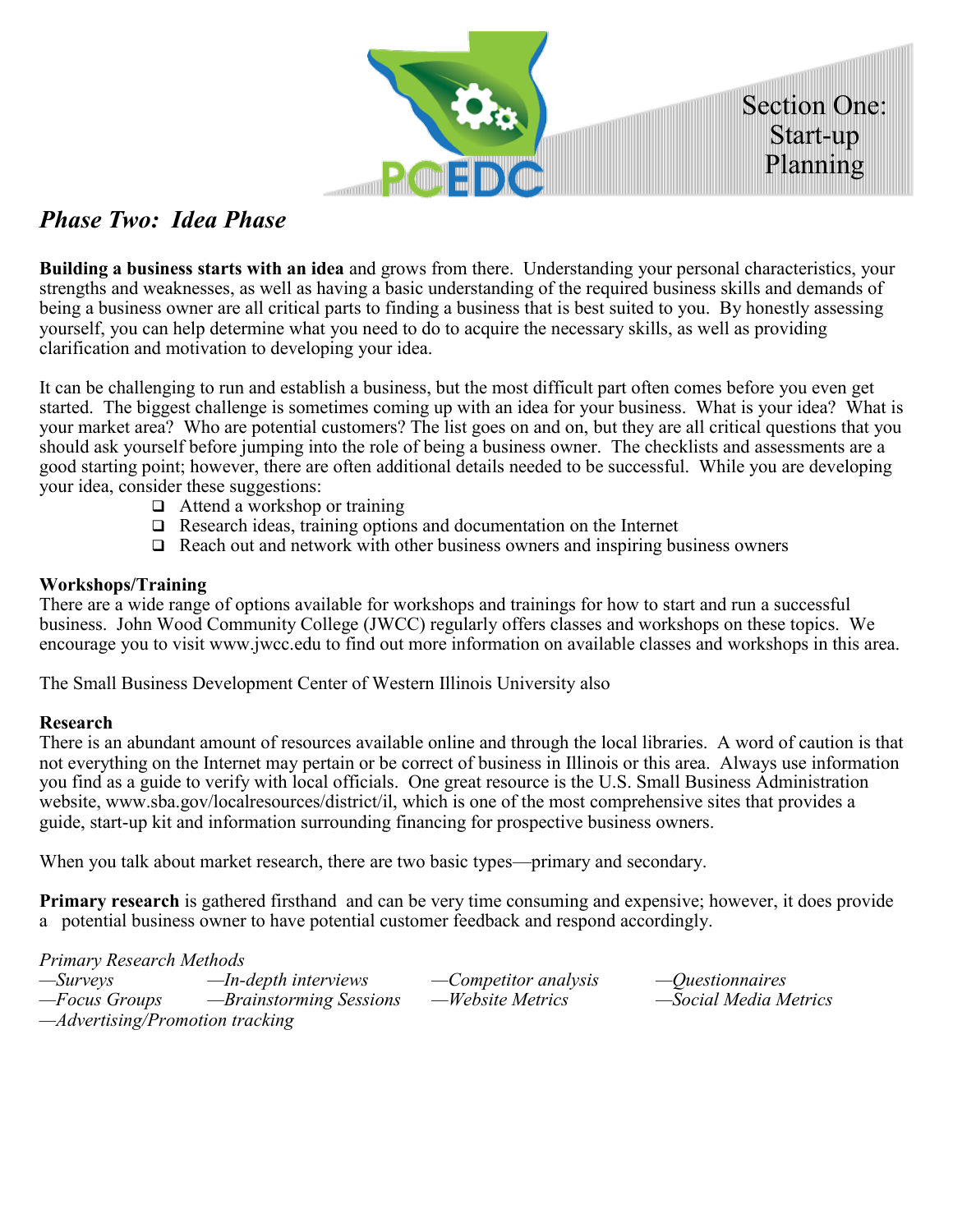

*Secondary research* is information that has already been published and includes sources such as directories, journals, and publications. This type of research is less expensive, more accessible and can be continuous.

*Secondary research sources*

**—***Business directories —Industry reports —Newspapers —-Business Magazines*  $-$ *Trade publications* 

#### **Networking**

While training and research are great ways to find more information on your prospective business idea, networking with other individuals and business owners in the community is a great hands-on resource that is truly invaluable. We have various networking avenues available in the county, including the Pike County Economic Development Corporation, the Pike County Chamber of Commerce, and YPike!, a Young Professionals Group that is organized through Chamber efforts.

#### **ENHANCING YOUR CHANCE FOR SUCCESS**

There are always risks in becoming a business owner and starting a new business. As a business owner, you will want to lower the risks by incorporating the following into your start-up/business plan:

- ❑ Plan ahead
- ❑ Make sure you have experience in management and in the type of business you desire to start
- ❑ Utilize your strengths and interests
- ❑ Make business decisions based on facts and reliable information
- ❑ Seek family support during the start-up phase and other difficult times that may arise with the business
- ❑ Seek professional advice from financial resources, legal resources and others
- ❑ Network and talk to others in the same field of interest and business in general
- ❑ Be confident, persistence and don't give up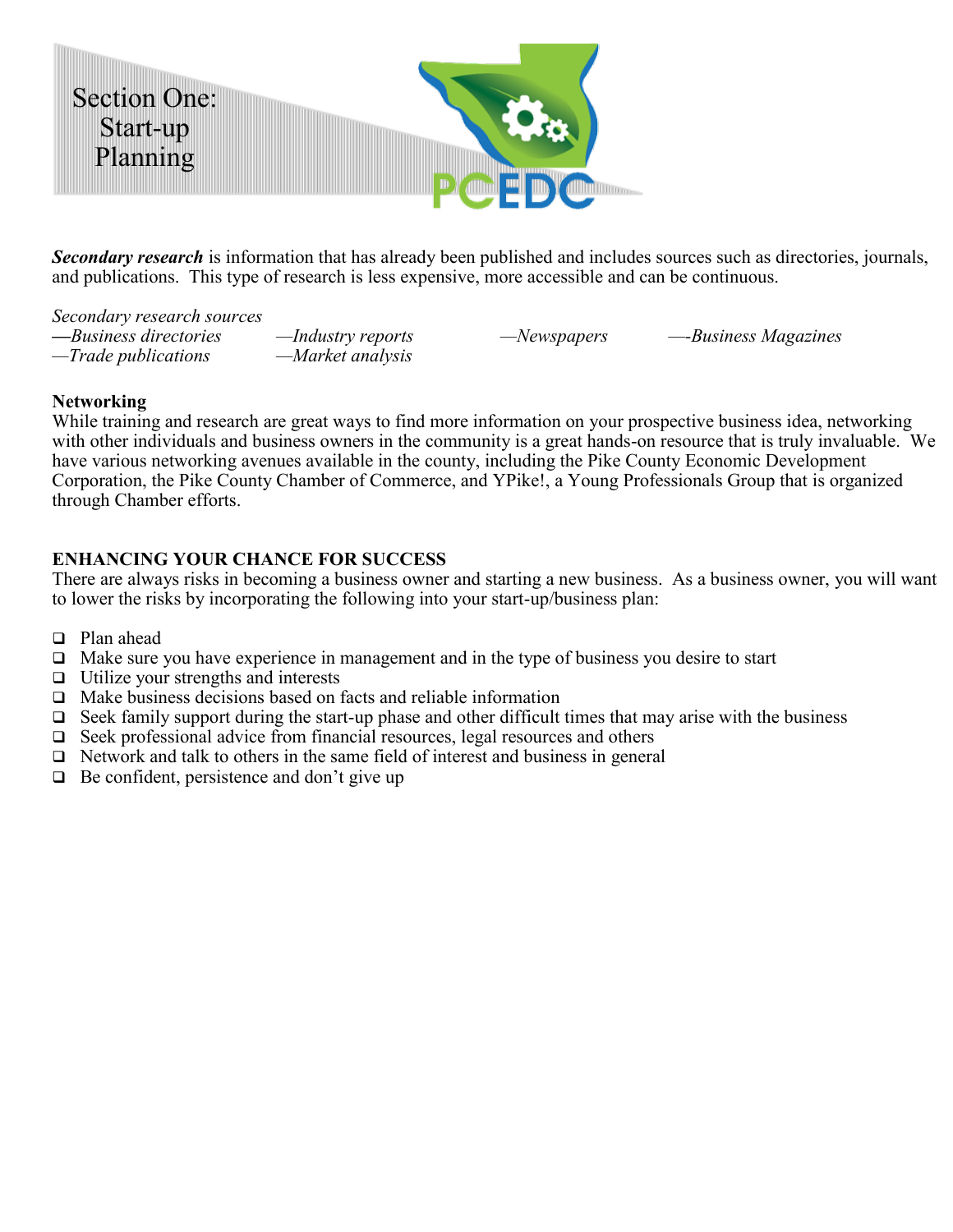

# *Phase Three: Start-up Phase*

*Once you have your business idea and are ready to start, you will need to focus on a few critical details. A good startup checklist includes these steps:*

- ❑ *Create a business plan*
- ❑ *Decide on a business structure and business name*
- ❑ *Get license information and business referrals*
- ❑ *Obtain the necessary tax information*
- ❑ *Identify sources of financing*

Later in this resource guide, we will go more in-depth on the above mentioned items.

For some, they will be able to start a business right away, while others will have to take the time to write a business plan that states what their business will do and where they want to go. **A good business plan helps you refine the idea to help you see if the business will be successful enough to create the income you need** *before* **you put your money into the business.** Even if you are willing to risk your own money, most lenders will require that you show them a business plan before they put *their* money into the plan/idea. There are many books, guides and even workshops that are available to assist in writing a business plan.

Many new entrepreneurs and business owners are searching for government grants to support the start-up phase of their business. Unfortunately, there are limited programs that provide this type of funding. There is no easy way to get government funding for a new business startup, and most individuals have to fund the business using their own resources and credit or go out and get a loan from a lending institution. You must qualify for the funding and be capable of paying it back.

It is never too early to understand and implement sound business practices. You may also want to continue learning about the start-up process for businesses. Many of the community colleges and other training organizations offer workshops and other helpful resources on a variety of topics.

Many successful businesses have their start in garages, basements, and spare rooms of an individual's home. There are practical, legal and tax implications in doing this. You can find more information on business use of your home by visiting www.ncreal.org.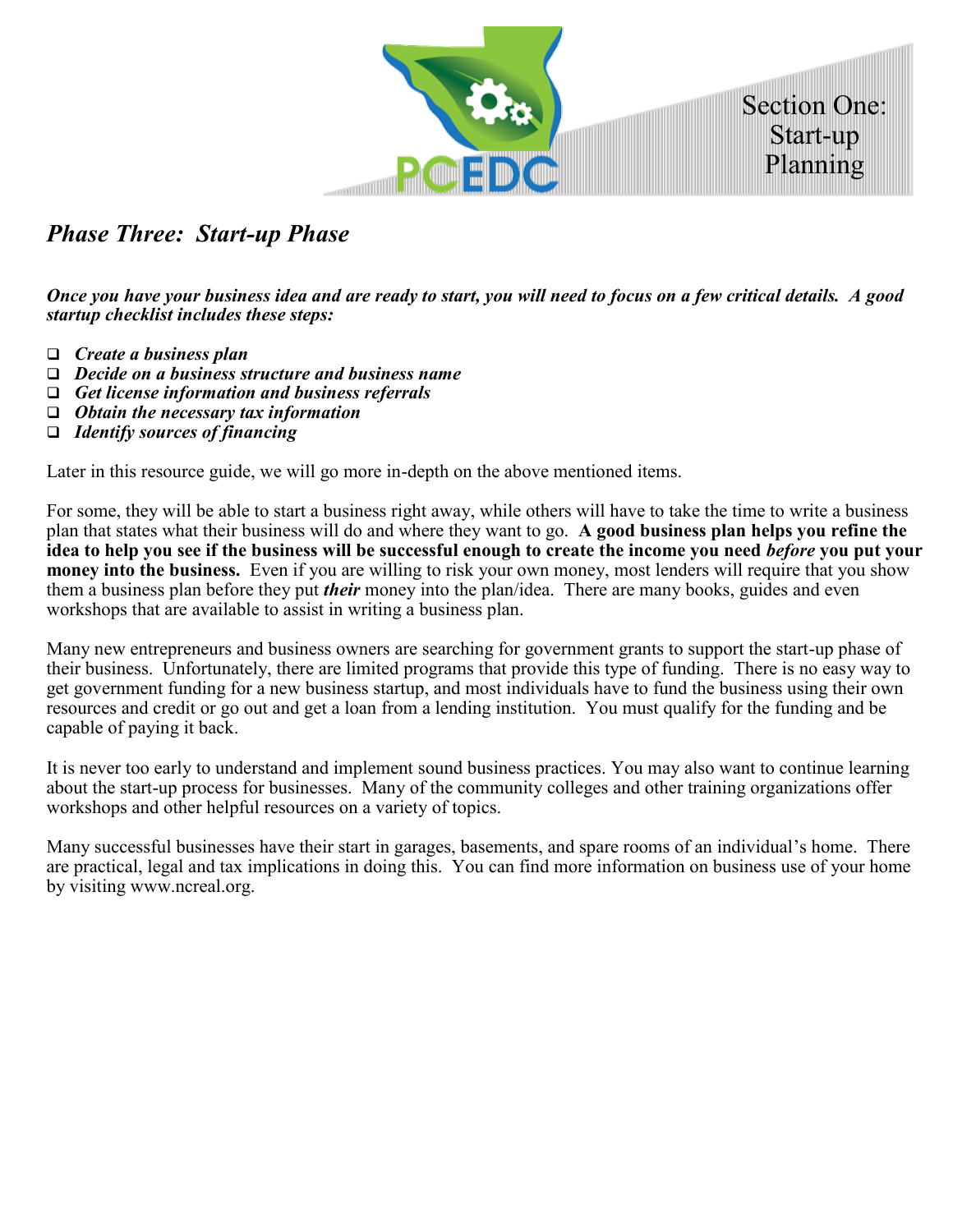

There are several options to starting and organizing businesses in Illinois, each one having advantages and disadvantages that need to be evaluated for practical needs and goals. Before making a decision on the type of business organization you will utilize, it is important to explore the following items:

- ❑ Cost and complexity
- $\Box$  Taxes and securities law implications for each type of business
- ❑ Need for additional capital
- ❑ Liability for debt and taxes for investors
- ❑ Goals and purpose of the business

There are many reasons why people want to go into business for themselves, and there are various options for starting a business of your own. The most common options are:

- Starting a new business
- Buying an existing business
- Buying a franchise

•

In the next few pages, we will discuss the various types of business structures and identify the advantages and disadvantages of each type.

#### **Sole proprietorship**

A sole proprietorship is a business which is owned and operated by one individual. The business is considered an extension of the owner rather than a separate legal entity. For tax purposes, the profits/losses of the business are combined with other income of the owner.

*Advantages:*

- Most simple form of ownership to establish and operate
- One owner
- Owner has complete control over all management decisions/policies
- Use of all profits are at the discretion of the owner
- Limited paperwork to state and federal agencies
- Owner's income is directly linked to the failure success/failure of the business

#### *Disadvantages:*

- All management decisions must be handled by owner
- Owner personally liable for all debts, taxes and claims incurred by the business
- May be difficult to raise or secure capital
- Continuity of business may be affected by owner's death, disability or departure
- Combined with other income sources of owner, therefore affecting individual tax rate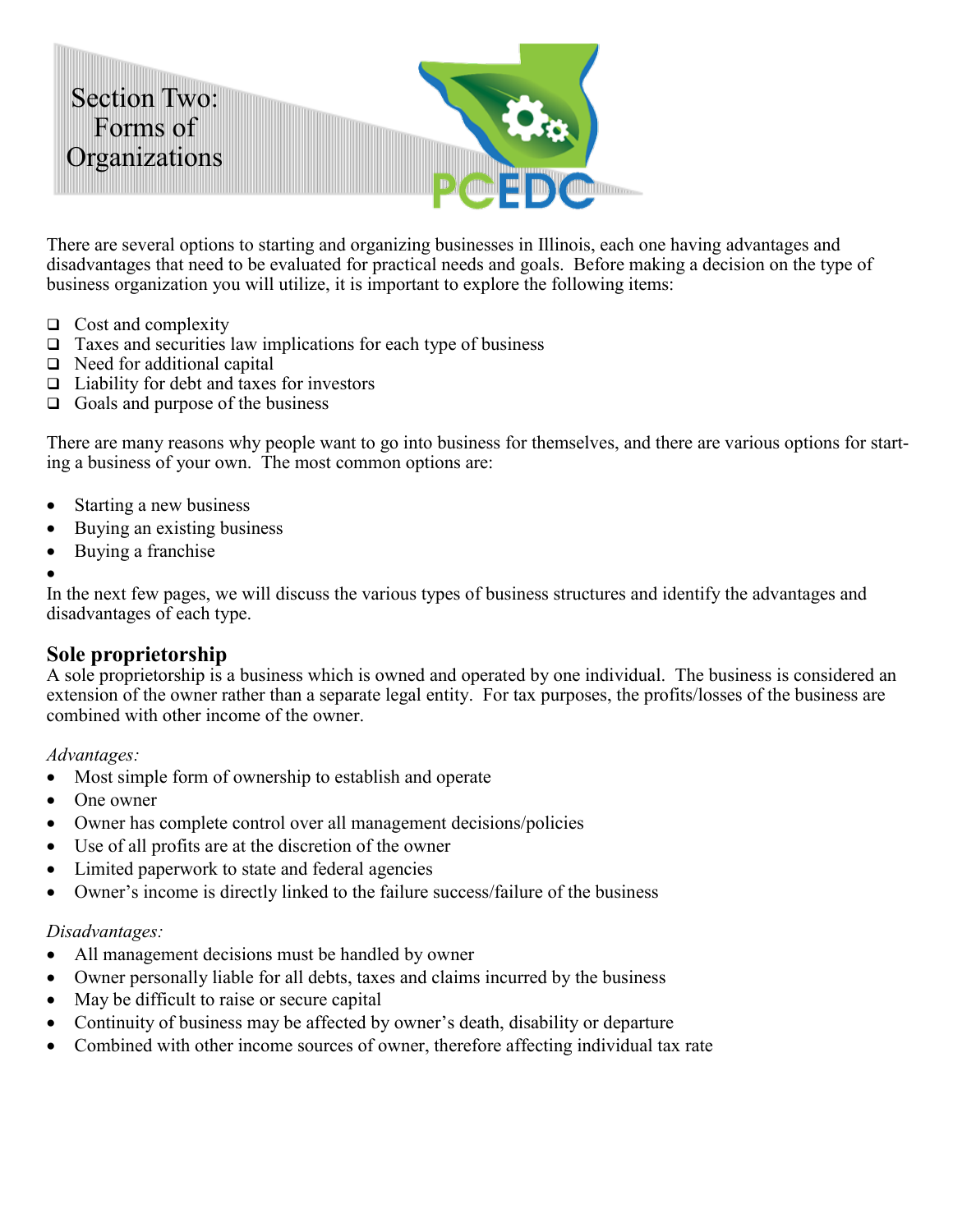

## **Partnership**

A partnership is a legally recognized entity between two or more people who each agree to contribute money, skills, and resources, as well as share in the business profits, losses and management decisions. There are two types of partnerships—general and limited.

In a **general partnership**, each partner is held personally liable for all debts, taxes, and other claims against the partnership. Before starting the business, the partners should agree on how much owner equity each partner will contribute, the extent to which each partner will work with the business and the share of the profits/losses to be received by each person. This agreement is best prepared by an attorney to avoid any future misunderstandings. As with sole proprietorships, a general partnership creates personal liability for each owner.

A **limited partnership** has both general partners and limited partners. It restricts the amount of personal liability to a limited partner. It also allows investors to contribute but giving them a limited amount of liability and management control. A limited partner is only liable up to the amount of investment they made into the business.

#### *Advantages:*

- Simplest form of business for two or more owners
- Can be established with minimal documentation
- Profits and losses belong to the partners
- Freedom to operate the business on behalf of the partnership
- No income tax on partnership entity (it is passed on to individual partners)
- Buy/sell agreements
- Resources and skills available from all partners
- In limited partnership, lower risks for partners

#### *Disadvantages:*

- General partners liable for all debts and actions of the partnership
- Limitations apply to raising investor capital
- Responsibilities and actions of partners can overlap or contradict one another
- Complications with taxes arise if fiscal year varies from calendar year
- Partnership entity lacks perpetual existence in the event of a partner death, disability or withdrawal

#### **Corporations**

A corporation is a distinct legal entity and the most complex form of organization. It is a legal entity that exists under the authority of state law and separate from the people who own, manage or control its operations. Corporations will acquire assets, incur debt, pay taxes, enter into contracts, can be sued/or sue others, have perpetual existence and also issue shares of stock as evidence of ownership.

If the decision is made to incorporate, Articles of Incorporation must be filed with the Illinois Secretary of State, indicating the purpose of the enterprise. These articles define the structure of the business, including business purpose, amount of capital stock authorized, number of shares, and organization of a board of directors. The board of directors must create by-laws and oversee major corporate policies and practices. The corporation will be required to file annual reports with the Secretary of State.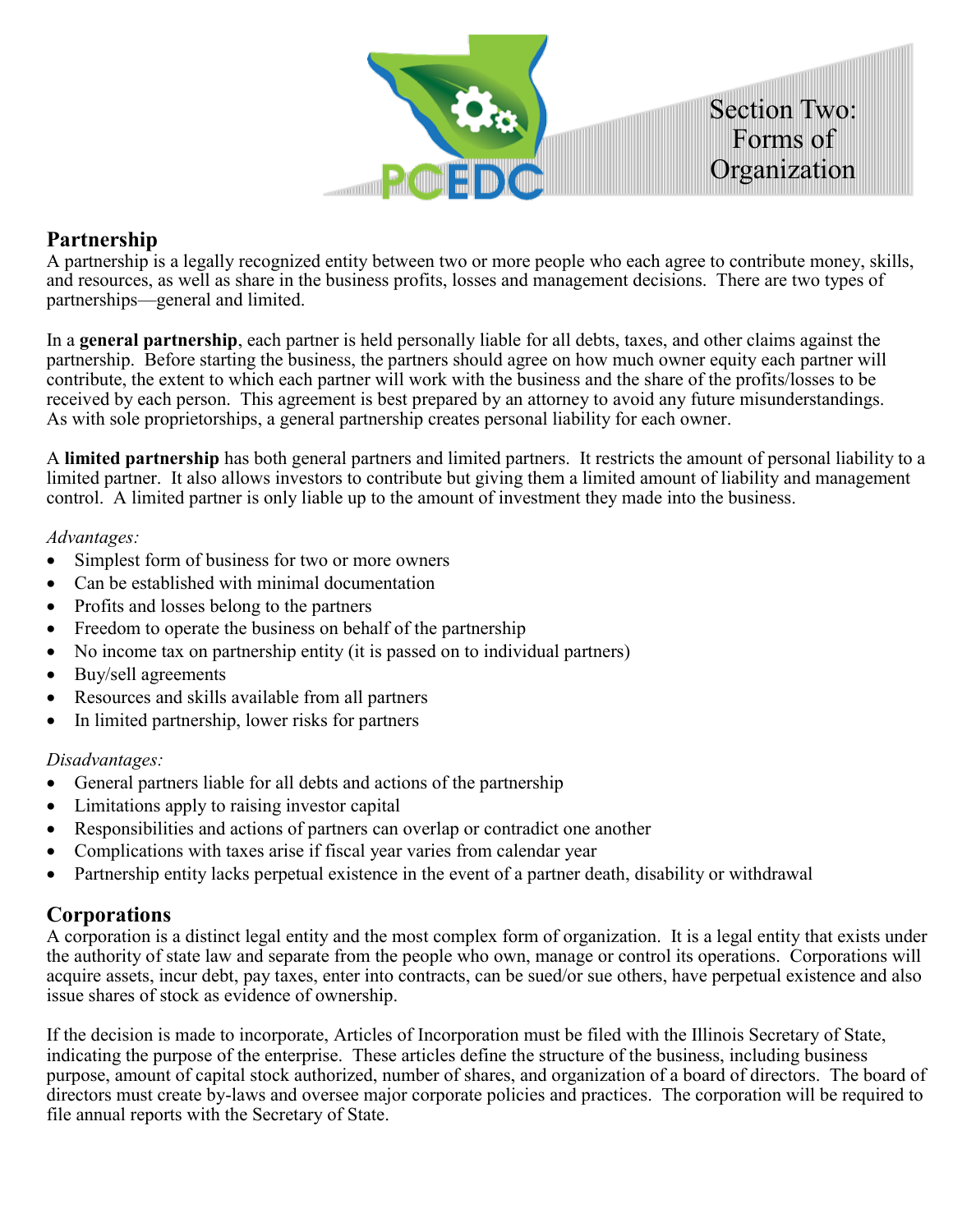

There are three types of corporations: subchapters S, C corporations, and limited liability companies (LLCs). The major differences are centered around taxation, initial profitability, shareholder compensation, and deductibility of fringe benefit payments. After completion of the incorporation process, a corporation is *automatically* classified as a C corporation by the IRS. Board of Director approval is required, along with IRS form #2553 submitted to the IRS, to change the status of a corporation to a subchapter S corporation. To qualify for S Corporation status, a corporation must meet several requirements, one of which limits the number of shareholders to a maximum of 75 individuals. All shareholders must consent to the corporation's choice of S Corporation status. This action must occur within the first 75 days of incorporating the business. For more information, contact the Internal Revenue Service (IRS) at 1-800-829-1040.

One note: if the name of the business will include the word "Corporation," "Inc.," "Incorporated," or "Corp.," you must incorporate. Information on corporate filing is available by telephone, letter, Internet or in person through offices located in Springfield and Chicago. There are also booklets available on organizing domestic corporations that are headquartered in Illinois and foreign corporations that are headquartered out of state or out of the country.

#### *Subchapter S Corporation requirements:*

- ❑ Must be a domestic corporation
- ❑ It must not have more than 75 shareholders (a husband and wife are considered one shareholder if stock is purchased jointly)
- ❑ Citizens or resident aliens must own all stock
- ❑ Corporation must have individuals, estates, and certain trusts as shareholders
- ❑ Corporation must have only one class of stock
- ❑ Corporation must have an election with all shareholders present or represented.

#### *Advantages of Corporations:*

- Can provide business owner(s) with limited liability
- Separate legal entity
- Limited liability for owners/shareholders
- Shareholders may trade or sell stock
- Continuity of existence beyond original founders or shareholders
- Absence of "mutual agency" (stockholders, acting as owners, may not enter into contracts or agreements on the corporation's behalf)
- Ability to raise large amounts of capital by issuing stock to investors

#### *Disadvantages of Corporations:*

- Cost related to setting up the corporation and filing required forms with the Secretary of State's office
- Formalities required by law: maintaining corporate minutes, having a board of directors, recording shareholder rights, maintaining corporate records and filings.
- Considerable organizational costs
- May take considerable time to set-up and organize
- Greater amount of regulation and supervision by governmental agencies
- Corporations are subject to real estate, personal property and franchise taxes
- C Corporations are subject to double taxation: corporation and shareholder earnings taxed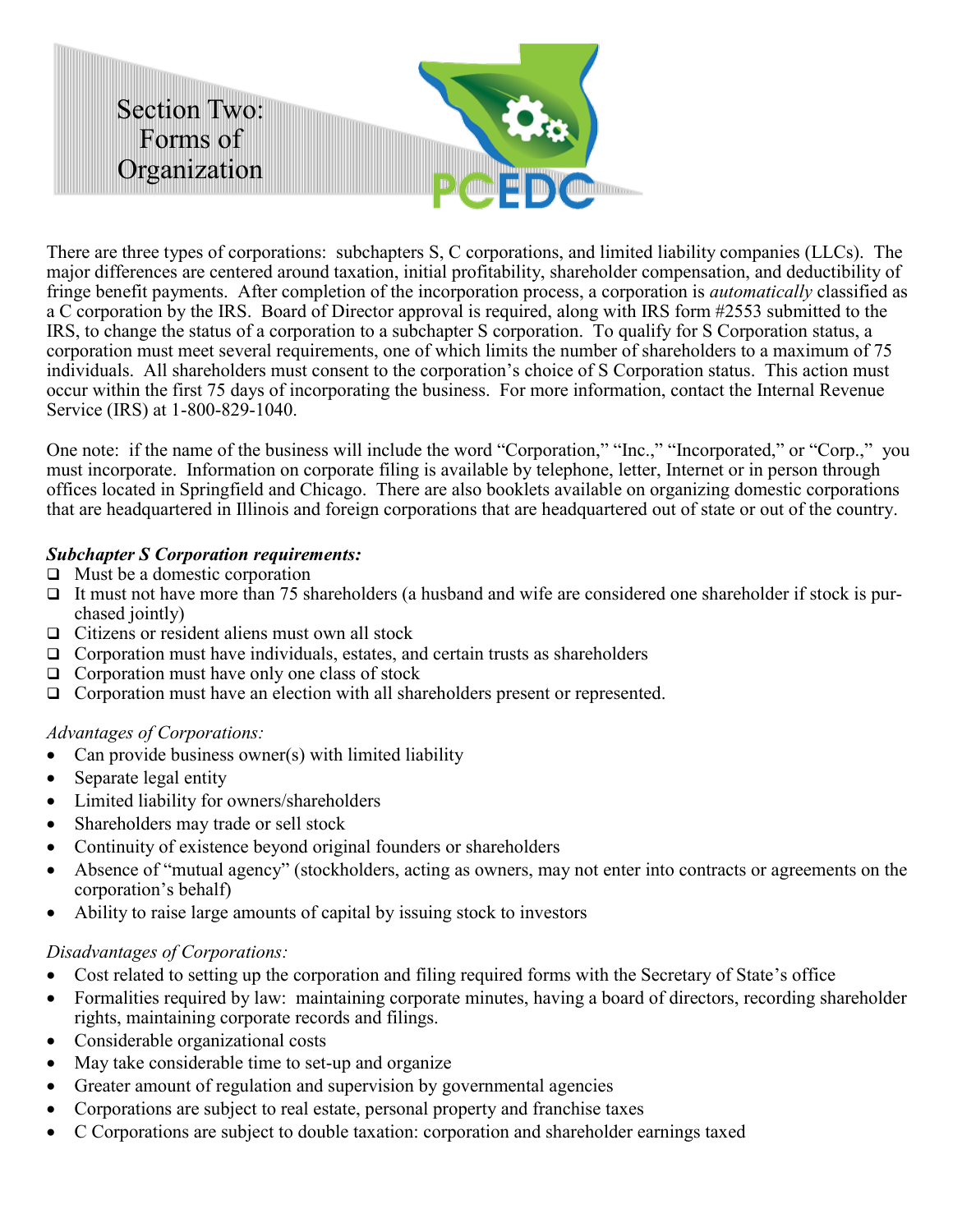

#### *Advantages of Subchapter S Corporations:*

- Limited liability
- Avoids double taxation
- Maintain status of corporation with assets and unlimited life separate from its owners
- Owners can participate in management
- No restrictions on the right to transfer ownership
- Tax benefits of a sole proprietorship or partnership (members are taxed on profits at individual tax rates)

#### *Disadvantages of Subchapter S Corporations:*

- 100 or fewer stockholders; only one class of stock
- Stockholders limited to individuals, estates, or trustees
- Must be a domestic organization and note a member of an unaffiliated group
- Stockholders limited to citizens or resident aliens of the United States

## **Limited Liability Company (LLC)**

A limited liability company (LLC) is the non-corporate form of doing business that provides owners with limited liability, flow-through tax treatment and operating flexibility through participation in management of the business. It has a combination of partnership and S Corporation characteristics. The LLC is well suited for every type of business venture except banking and insurance, which is prohibited by law. Many Illinois businesses can obtain personal limited liability protection by restructuring as an LLC with a minimum of one owner.

#### *Advantages:*

- Considered a separate legal entity
- Unlimited number of shareholders unlike the S-corporation limit of 75
- Tax benefits of a partnership
- Members have management control of business without risking liability
- Members can be individuals, partnerships, trusts, corporations, or other LLCs
- Membership can be transferred
- Free of regulations imposed on S Corporations

#### *Disadvantages:*

- Yearly filing costs
- Requires time to file appropriate paperwork
- Legal and accounting/financial assistance recommended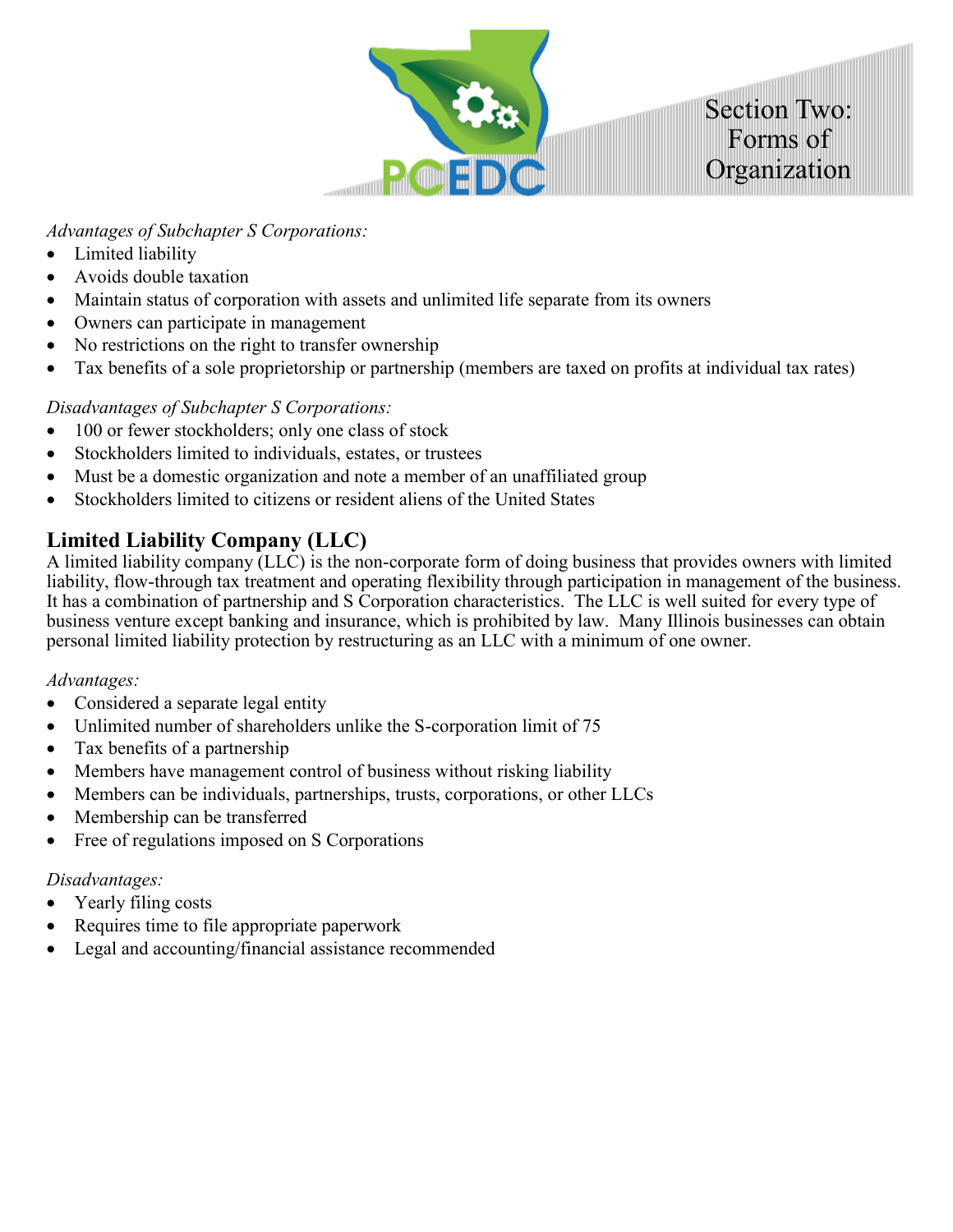

| Factor                                                                               | Proprietorship<br><b>Sole</b>          | Partnership<br>General                            | Partnership<br>Limited                                          | Corporation<br>$\cup$                                              | Corporation<br>S                                                                                  | Limited Liability<br>Company                                                  |
|--------------------------------------------------------------------------------------|----------------------------------------|---------------------------------------------------|-----------------------------------------------------------------|--------------------------------------------------------------------|---------------------------------------------------------------------------------------------------|-------------------------------------------------------------------------------|
| Limited Liability                                                                    | No limit                               | Partners equally<br>liable                        | part-<br>Only the<br>ners<br>limited                            | Yes                                                                | Yes                                                                                               | Yes                                                                           |
| Management                                                                           | Self                                   | All Partners                                      | By General Part-<br>ners                                        | ä<br>rectors<br>Board of                                           | Directors<br>Board of                                                                             | Members and/or<br>Managers                                                    |
| Membership                                                                           | One                                    | No Maximum,<br>minimum of 2                       | No Maximum,<br>Minimum of 2<br>$(1 \text{ gen}/1 \text{ lmtd})$ | No Maximum                                                         | alien stockhold-<br>Maximum of 75<br>pension plan, or<br>(no corp, trust,<br>non-resident<br>ers) | No Maximum, mini-<br>mum of one                                               |
| <b>Trans of Interest</b>                                                             | Upon Liq-<br>uidation<br>Only          | Restricted-Auth<br>by partnership<br>agreement    | Restricted-Auth<br>by partnership<br>agreement                  | No Restriction<br>(usually)                                        | No restriction<br>(see above)                                                                     | operating agreement<br>Restricted-auth by                                     |
| Different Classes of<br>Ownership                                                    | $\mathsf{S}^{\mathsf{o}}$              | Permitted                                         | Permitted                                                       | $\mathsf{\Sigma}^\mathsf{o}$                                       | Permitted                                                                                         | Permitted                                                                     |
| Federal Tax                                                                          | Schedule "C"<br>Tax Form to US<br>1040 | O at partnership<br>Pass Thru to<br>1040<br>level | O at partnership<br>Pass thru to<br>1040<br>level               | Graduated Tax<br>from $15%$ to<br>35%                              | O Corp Level<br>Tax (usually)<br>Pass thru to<br>1040                                             | Generally, pass thru to<br>1040, 0 at partnership<br>level                    |
| <b>Illinois Income Tax</b>                                                           | Illinois 1040                          |                                                   |                                                                 | 4.8% Corp Tax                                                      | 0 Corp Level<br>Tax                                                                               |                                                                               |
| <b>Property Replacement</b><br>Illinois Personal<br>$\mathbf{T}\mathbf{a}\mathbf{x}$ | $\circ$                                | 1.5%                                              | 1.5%                                                            | 2.5%                                                               | 1.5%                                                                                              | 1.5%                                                                          |
| <b>Annual Franchise Tax</b>                                                          | $\mathsf{S}^{\mathsf{o}}$              | $\frac{1}{2}$                                     | $\frac{1}{2}$                                                   | Min-\$25, Max-<br>\$1 Million                                      | Max<br>-\$1 Million<br>Min-\$25,                                                                  | $\frac{1}{2}$                                                                 |
| Filing Fee                                                                           | None                                   | County Filing<br>requirement only<br>State-none   | every other year<br>\$15 renewal<br>\$75                        | \$75 plus a mini-<br>mum \$25 fran-<br>To incorporate<br>chise tax | \$75 plus a mini-<br>mum \$25 fran-<br>To incorporate<br>chise tax                                | \$400 to organize, \$200<br>annual renewal under<br>amendatory act of<br>1997 |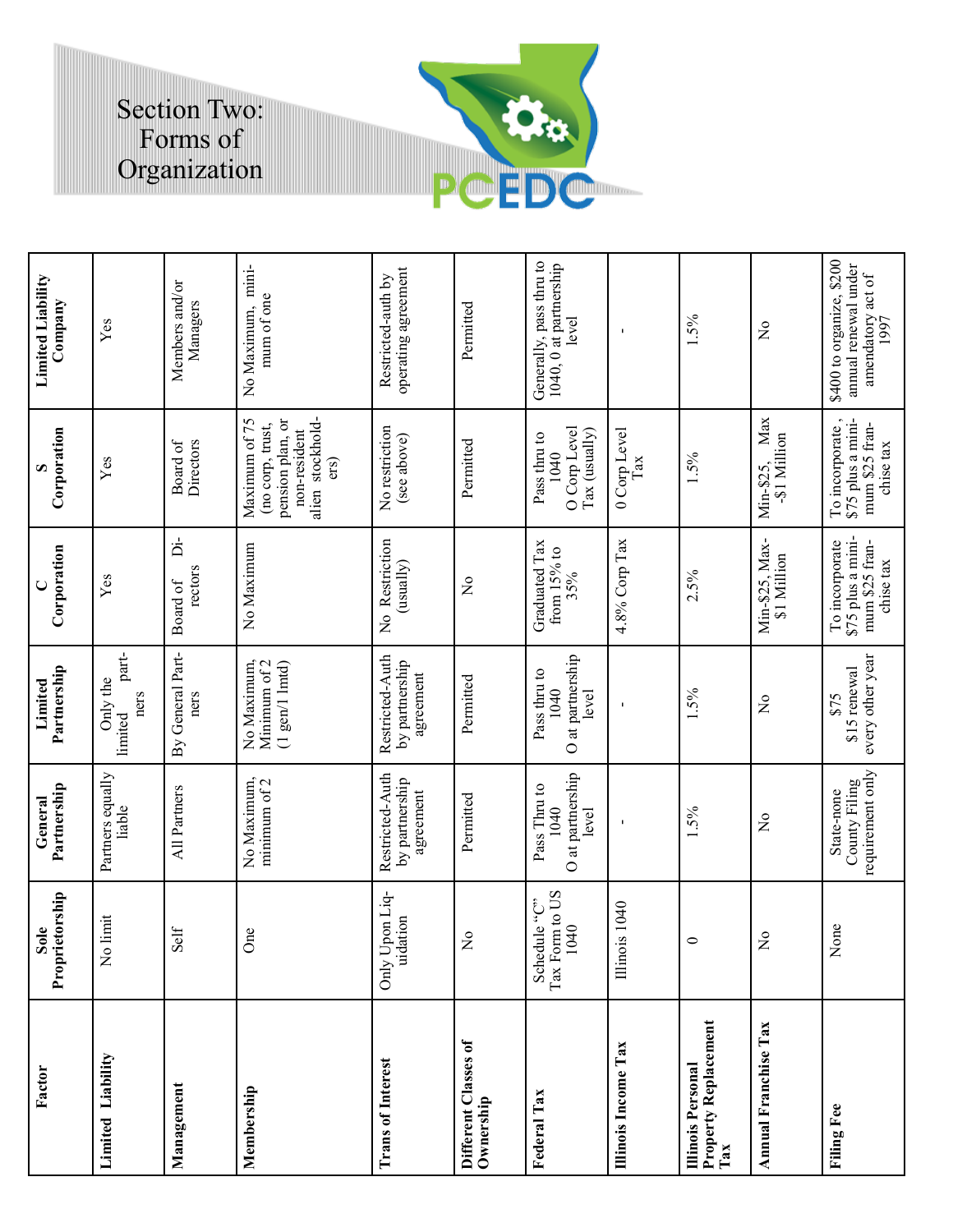

## **Buying an existing business**

Purchasing an existing and established business can lighten the burden of start-up costs, as well as lag time without a salary, establishing yourself in the market, and other costs associated with starting a new business. Established businesses may have existing assets, such as reputation or historical value. The decision to buy a business requires careful consideration of many factors, including price and financing. As a potential buyer, you consider many things, as well as your motivation for purchasing the business.

*Consideration should be given to the following:*

- Your experience with the industry
- Your experience with the management aspect
- Do you enjoy what the business is about
- Is the business in a desirable location
- The amount that you are willing to invest
- Securing financing
- The size of business you desire when looking at sales, employees, profit
- Is the asking price fair
- Is the business profitable

If the business that you are considering is outside your area of interest or expertise, it is important to assure that key employees will remain after the sale or that you can employ someone with similar experience.

It is a good idea to obtain significant information before purchasing an existing business. As a potential buyer, research the business by looking at the history and operations. As a guide, obtain the following information:

- ❑ 3-5 years financial statements
- $\Box$  3-5 years tax returns
- ❑ Financial statements
- ❑ Copies of all real estate, leases or deeds associated with the business
- ❑ Debt schedule
- ❑ Accounts receivable aging summary
- ❑ Accounts payable aging summary
- ❑ Inventory list
- ❑ Supplier list and any contracts associated
- ❑ Customer list and any contracts associated
- ❑ Business projections
- ❑ Employee contracts
- ❑ Equipment leases
- ❑ Other contingent financial commitments

 $\setminus$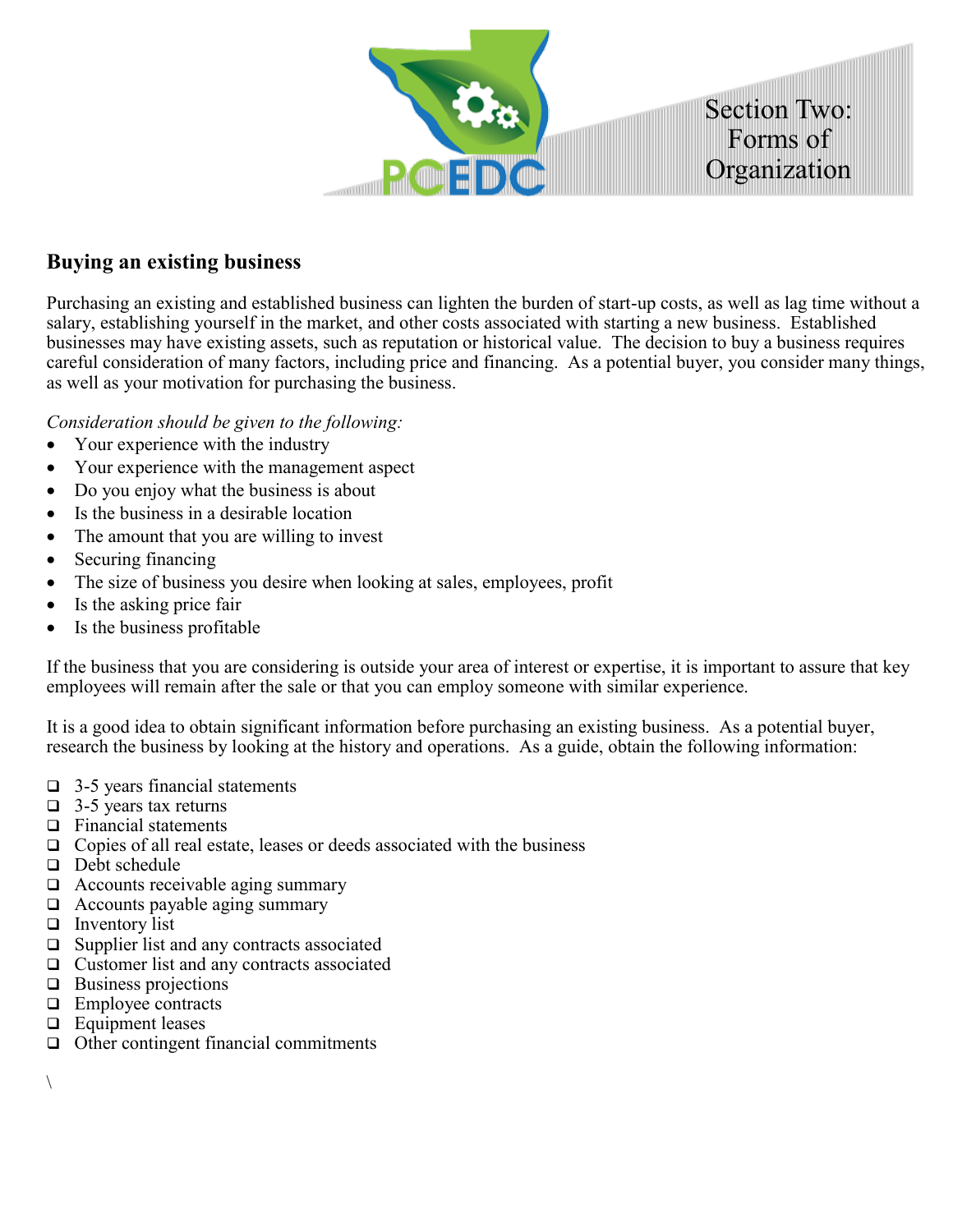

In addition to the previous list, it is important to ask questions regarding all aspects of the business prior to any purchase agreements, etc. Start with basic questions and go from there to obtain the necessary information you need to make a rational decision. Questions to consider:

- Why is the business for sale?
- Is the business making a profit? If not, do you have plans to make it profitable?
- What kind of reputation does the business have?
- What is the makeup of the client base? A few large clients or several small customers?
- Does the purchase include equipment, property, inventory, debts, employee contracts, name, logo, slogans, signage, customer files, etc?
- Are all of the financial books well maintained?
- Have you reviewed the past and current financial reports with an accountant?
- Are there any liens against the property?
- Are there any claims on inventory or equipment?
- Have the taxes been paid to date?
- Are customers/clients loyal because of a personal relationship or quality of service?
- If a lease is present, will the lease be transferred or will the owner require a new lease?
- Is the location suitable for your plans?
- Are there any environmental concerns with the location?
- Are there licensing concerns?
- What liabilities exist?
- What policies are established in regards to salaries/commissions, benefits, vacation and fringe benefits?
- Will the current owner be cooperative with the transition of ownership concerning tax issues, utility transfers, government requirements, employees, and other necessary procedures?
- With this business, are there any environmental concerns?
- Is the seller willing to sign a non-compete agreement?
- Will the seller agree to a contractual agreement for consultation?
- Will the owner finance all or some of the purchase price?

When purchasing an existing business, it is recommended to work with an accountant, attorney, banker and any other resource available. Be aware that a purchaser of the assets of a business is required to file a "Notice of Sale/ Purchase of Business Assets" form and obtain a Bulk Sales Release of Transferee Liability from the Illinois Department of Revenue.

#### **Buying a franchise**

Franchising has become a popular way for potential business owners to start a new business. This type of business is regulated by the Franchise Disclosure Act, which is administered by the Illinois Attorney General. This Act requires that the franchiser register with the Illinois Attorney General and provide the franchisee all information in relation to their franchisor-franchisee relationship, the details of the contract, the prior business experience of the franchiser and other information relevant to the franchise being offered for sale.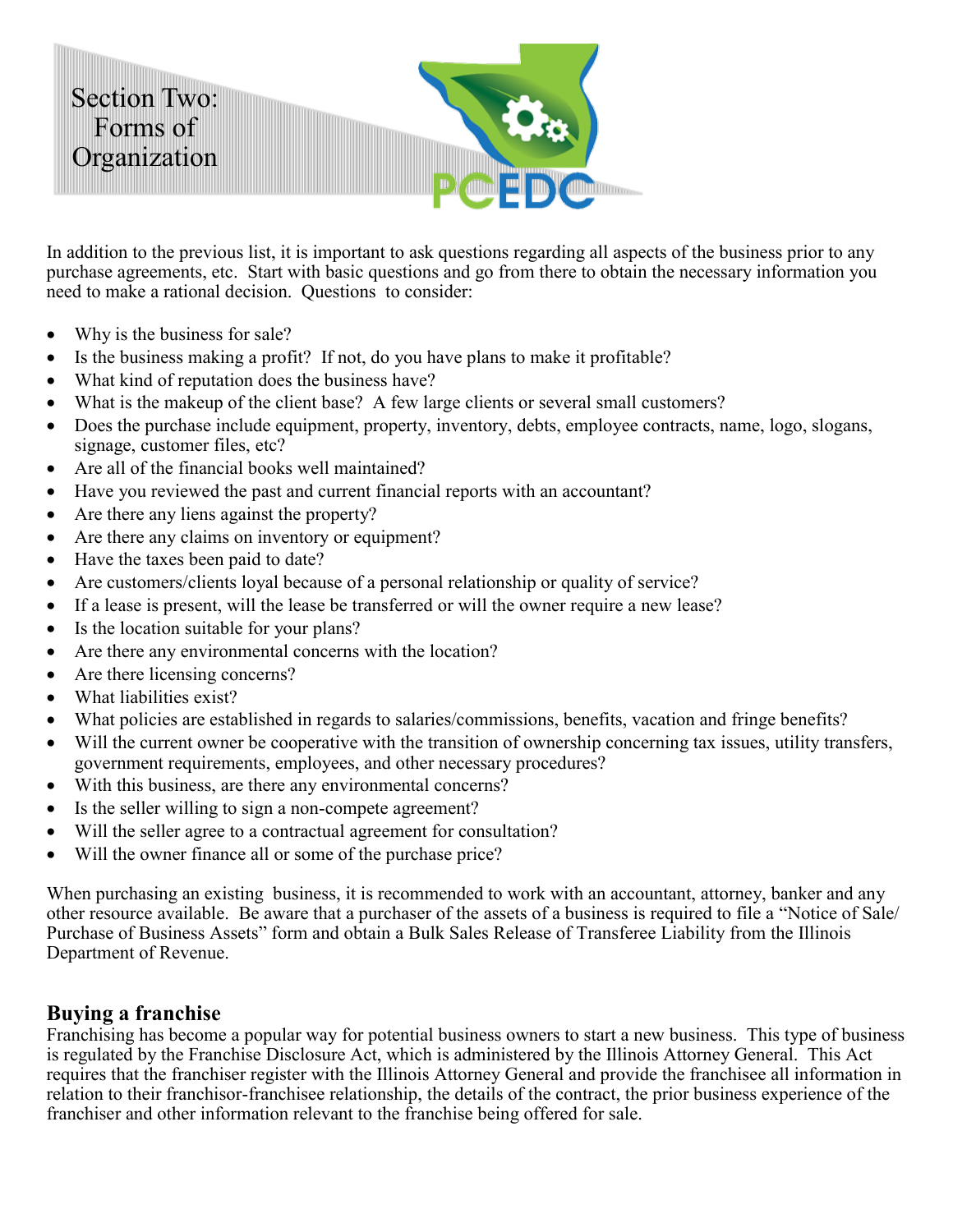

In the arrangement of a franchise, the franchisor contracts with the franchisee to provide the right to sell or distribute a service or product under the franchisor's system in a particular area. As with any opportunity, both advantages and disadvantages should be researched prior to making a decision to invest in a franchise.

#### *Advantages of a franchise:*

- Some require a small capital investment with franchise financing
- Initial corporate support for start-up
- Continuous training and counseling
- Existing reputation and grand name recognition (sometimes)
- Standardized set of goods and services
- Proven products
- Proven business format
- Some require no previous experience in the particular field of interest
- Buying power and programs
- Development of advertising and promotional products and programs
- Site analysis
- Proven business model

#### *Disadvantages of a franchise:*

- Complicated legal negotiations
- Restrictions on purchasing
- Franchising fees
- Required to share business profits with corporation (sales/royalties)
- Loss of personal control over some aspects of operation, such as name/logo usage, territory, uniforms, etc.)
- Less freedom and less opportunity for creativity
- Potential problems if owner wants franchisor to buy franchise back
- Limited control over pricing, products and suppliers
- Corporate driven human resources policies
- Actions by the corporation may affect business potential, especially if a new store location is allowed close to yours.

Like all forms of business, it is important to work with an attorney throughout the process. This will assure you are protected and that all information is thoroughly discussed and agreed upon. There are a number of resources available online and through public libraries for more information on Franchising.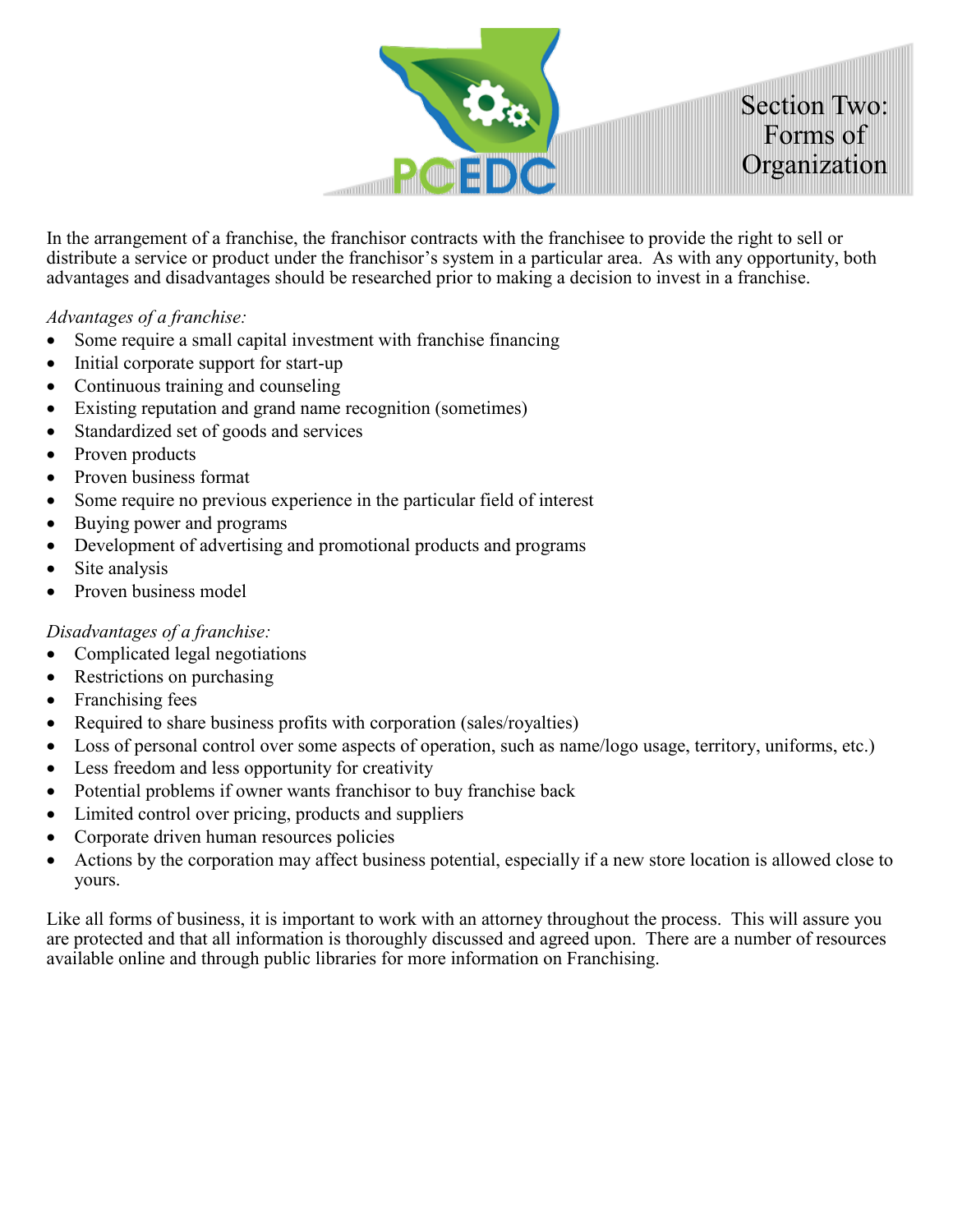

## **Business Plans**

Once you have your business idea and are ready to start, you will need to focus on a few critical details, such as obtaining the required licensing, registrations and permits. You will also need to decide on the structure of your business, based off the information that was provided in the previous section, and one of the most important details to focus on is creating a business plan. According to a recent study, only 42% of small business owners develop a business plan and of those that do, 69% say it was a major contribution to their success.

While some people will cold-start a business and jump right into operations, others will take the time to write a plan that defines what their business is and what plans they have for the future. A good business plan will address and serve the following purposes:

- It helps you **focus** your ideas
- It creates a **track** for you to follow for business growth
- It creates **benchmarks** that you can measure progress
- It provides a document that can be utilized to obtain **financing**

A good business plan formulizes goals, plans, strategies and resources of a business to serve as a guide for you as a business owner. By developing a business plan prior to starting business operations, you can minimize some risk and possibly save significant financial losses that may result from an unprofitable idea. As you prepare your business plan, you will find weak spots in your ideas that you will be able to proactively address, and you will also discover areas of potential that you may not have thought of before. Only by putting together a business plan, can you truly see and decide if your idea is worth your time and investment.

Some people will start a business, jumping right into operations without any type of a plan; however, others will take the time to write a business plan that address what their business is doing, where they want it to go and their plans for getting there. **A business plan address a business idea to see if the business will be successful enough and profitable enough to pursue before you put financing into place.** Even if you are willing to utilize your own funding, most financial institutions and funding organizations require a business plan to evaluate your proposal and request.

In today's society, there are several books, guides, and even workshops on how to write a business plan. They cannot write your plan for you, but they can address common mistakes and pitfalls that are made. **An important thing to remember when writing a business plan—the information in the business plan is much more important than the format.** Too many individuals get caught up in the formatting, without focusing on the questions they will need to address for the business to succeed. The process of

business planning is more critical than the document. It shows that you have planned ahead and are putting an effort into the longevity and sustainability of your business. Simply stated, a business plan conveys your business goals, the strategies that you will use to meet those goals, potential problems that you may confront and ways to solve them, the organizational structure and the amount of capital that is required to finance your idea and keep it going as a financial success.

A template is located in Section Six of this guide. The template includes items that are important to a comprehensive and detailed business plan. Please note that this is not a template but a guide to help you gather ideas and evaluate your thoughts and ideas to develop a plan.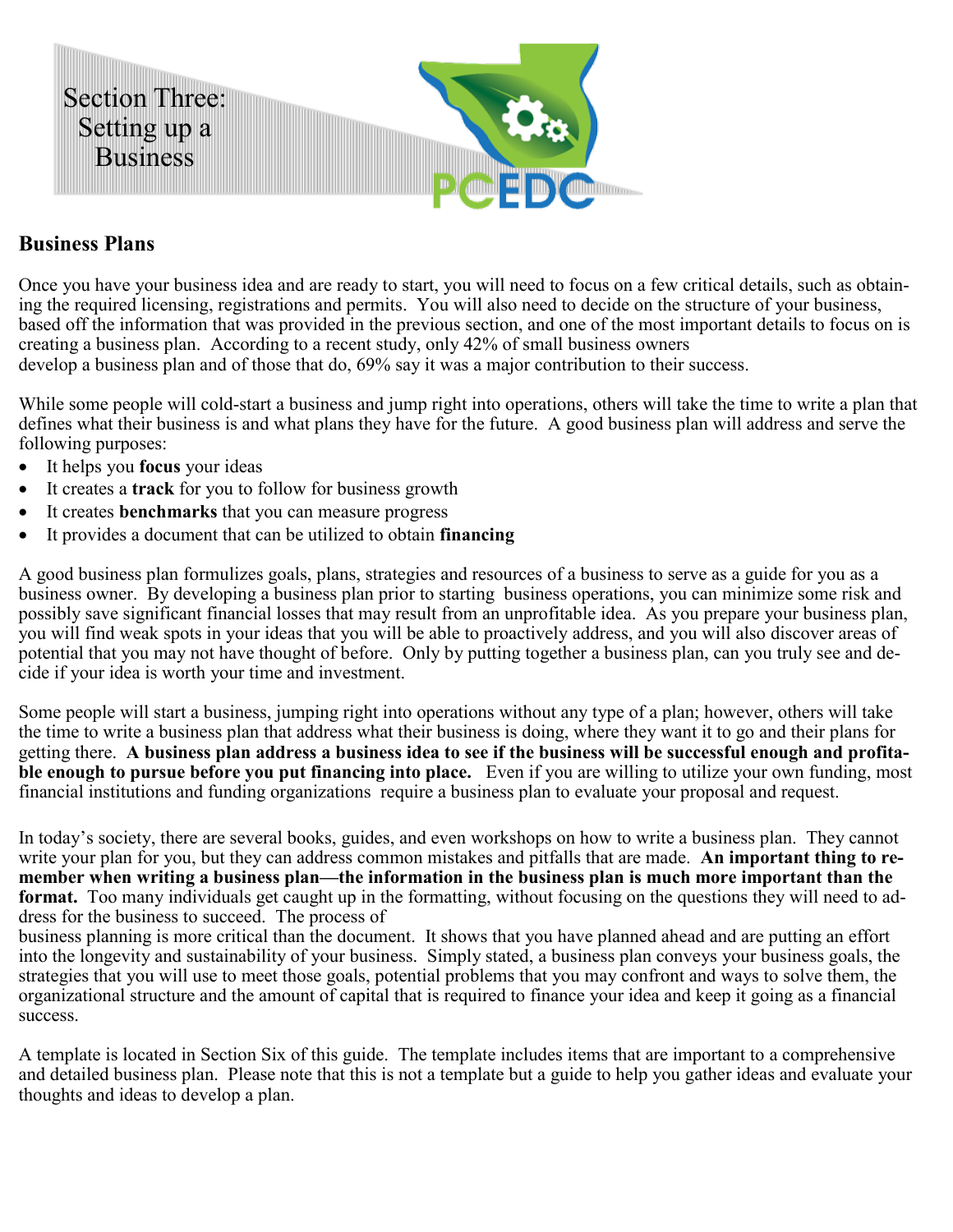

## **Licenses, Registration, Permits and Assistance**

## **Register a Business Name ("Doing Business As")**

Giving your business a name is an important part of the brand and marketing that you will create through your products and/or services. However, if you choose to name your business using anything other than your own name, the names of your partners or the officially registered name of your LLC or corporation, you will need to register it with the appropriate authorities. This process is known as registering your *Doing Business As* (DBA) name.

It is important to remember that when you form and start a business, the legal name defaults to the name of the person or entity that owns the business, unless you follow the above steps and register your DBA. The legal name of your business is required on all government forms and applications, including applications for tax ID's, and any licenses or permits.

In Pike county, all businesses are required to complete paperwork with the County Clerk's office to complete the process of registering your business name or assumed name. The paperwork is processed and then published in the local newspaper for a certain amount of time. To obtain paperwork and get more information, please contact the Pike County Clerk's office. In addition, if you are doing any building or construction with your business, you may be required to obtain permits and comply with local zoning ordinances. Many of the cities and villages within the county have specific zoning ordinances in place, as well as local regulations and restrictions. It is best to check with your local city or village government first or contact the Pike County Zoning Administrator for more detailed information prior to building or starting a project with your business.

## **Federal Identification Number / Employer Identification Number (EIN)**

One of the first steps as a business owner, after deciding on your business name and registering it, is to obtain a Federal Employer Identification Number (EIN). Employer Identification Numbers are issued for the purpose of tax administration and are not intended for participation in any other activities (e.g., tax lien auction or sales, lotteries, etc.). Every partnership, corporation, and S Corporation must have a FEIN to use as its taxpayer identification number. A Sole Proprietorship must also have a FEIN if it pays wages to one or more employees or files any excise tax returns (including those for alcohol, tobacco, or firearms); otherwise, sole proprietors can use their social security number as their business taxpayer identification number. Employer Identification Numbers are issued by the IRS, and can be obtained by completing an application either online, by phone or by mail or fax.

In Illinois, most businesses are required to be registered and/or licensed by the Department of Revenue. A Business Registration kit is available from the Department of Revenue and can be obtained by contacting them. A directory of all contact information is in the back of this guide.

The Department of Revenue also licenses and registers certain businesses which include: Cigarette and Cigarette Use Tax (distributors); Coin-Operated Amusement Devise Tax; Hotel Operators' Occupation Tax; Liquor Tax; Motor Fuel Tax (distributors, suppliers, bulk users and blenders); Motor Fuel Use Tax; Public Utilities Tax (electric); and Telecommunications Tax.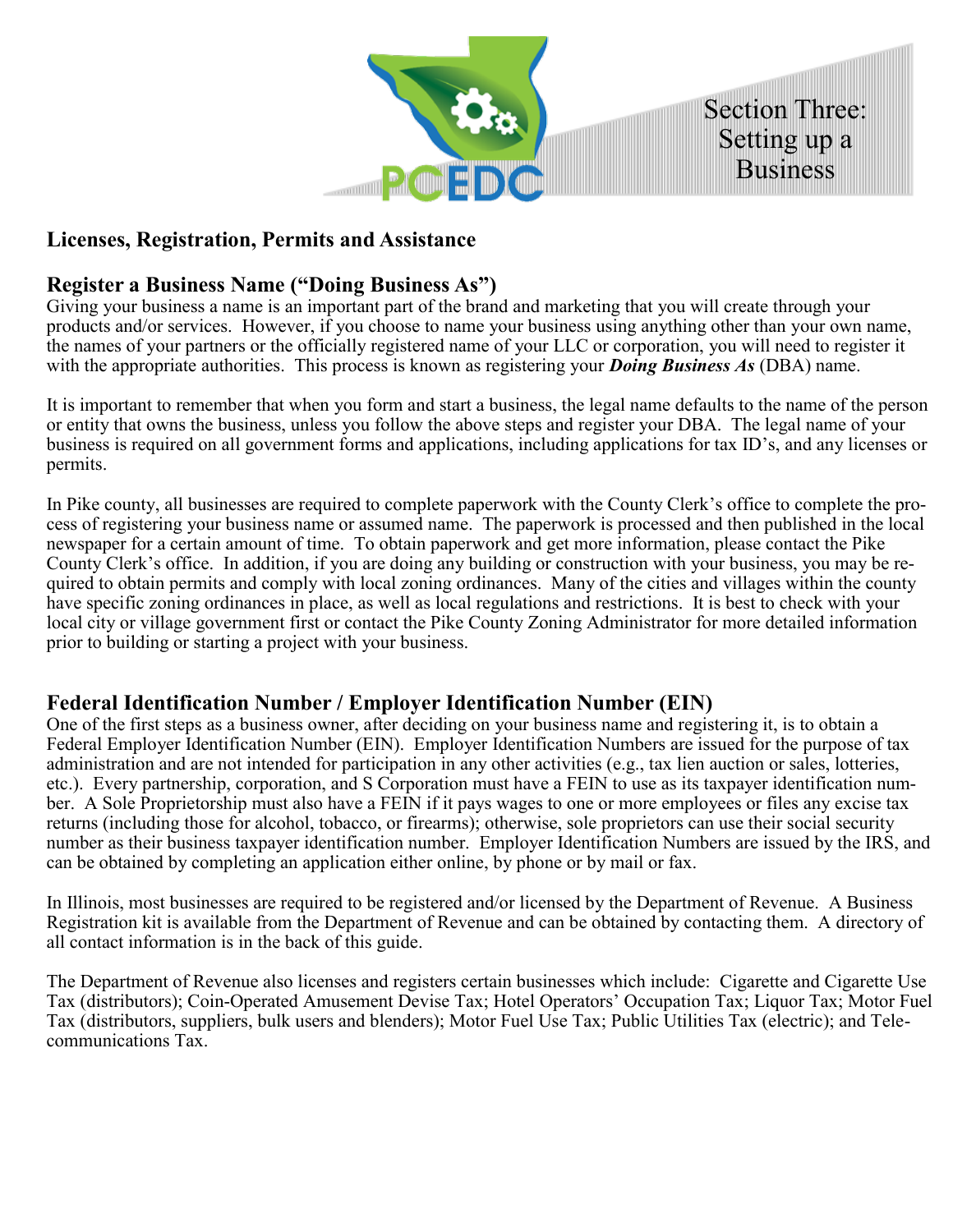

The Department of Financial and Professional Regulation is the main licensing agency for the State of Illinois. The following occupations and career areas are licensed or registered by that Department:

| Acupuncturist                            | Nurse                             |
|------------------------------------------|-----------------------------------|
| Alarm Contractor                         | Nursing Home Administrator        |
| Architect                                | Occupational Therapist            |
| Athletic Trainer                         | Optometrist                       |
| Barber                                   | Pharmacist                        |
| Boxing & Wrestling                       | Physical Therapist                |
| Chiropractor                             | Physician                         |
| <b>Collection Agency</b>                 | Physician's Assistant             |
| Cosmetologist                            | Podiatrist                        |
| Dietitian                                | Professional Service Corporation  |
| Embalmer                                 | Psychiatrist                      |
| <b>Environmental Health Practitioner</b> | Psychologist                      |
| Esthetician                              | Public Accountant                 |
| <b>Funeral Director</b>                  | Real Estate Agent/Broker          |
| Geologist                                | <b>Respiratory Therapist</b>      |
| Home Medical Equipment                   | Roofing Contractor                |
| Interior Designer                        | <b>Shorthand Reporter</b>         |
| Land Surveyor                            | Social Worker                     |
| Landscape Architect                      | Speech Language Pathologist       |
| <b>Licensed Practical Nurse</b>          | <b>Structural Engineer</b>        |
| Locksmith                                | Veterinarian                      |
| Massage Therapy                          | Veterinarian's Technician         |
| Marriage and Family Therapist            | <b>Wholesale Drug Distributor</b> |

The Securities Department of the Secretary of State's Office licenses securities dealers, salespersons, and investment advisors. Information application packages may be obtained by contacting the Securities Department.

In addition, many businesses are required to obtain permits or register with other state agencies. A business providing day-care services, for example, are licensed through the Department of Children and Family Services. A business that involved plumbing would need to register with the Department of Public Health. These are just two examples of other professions that are licensed by the state. To determine if your occupational activities are regulated, we suggest that you contact the IEN Business Information Center.

In Pike county, all businesses are required to complete paperwork with the County Clerk's office to complete assumed name paperwork that must be published in the local newspaper for a certain amount of time. To obtain paperwork and get more information, please contact the Pike County Clerk's office. In addition, if you are doing any building or construction with your business, you may be required to obtain permits and comply with local zoning ordinances. Many of the cities and villages within the county have specific zoning ordinances in place, as well as local regulations and restrictions. It is best to check with your local city or village government first or contact the Pike County Zoning Administrator for more detailed information prior to building or starting a project with your business.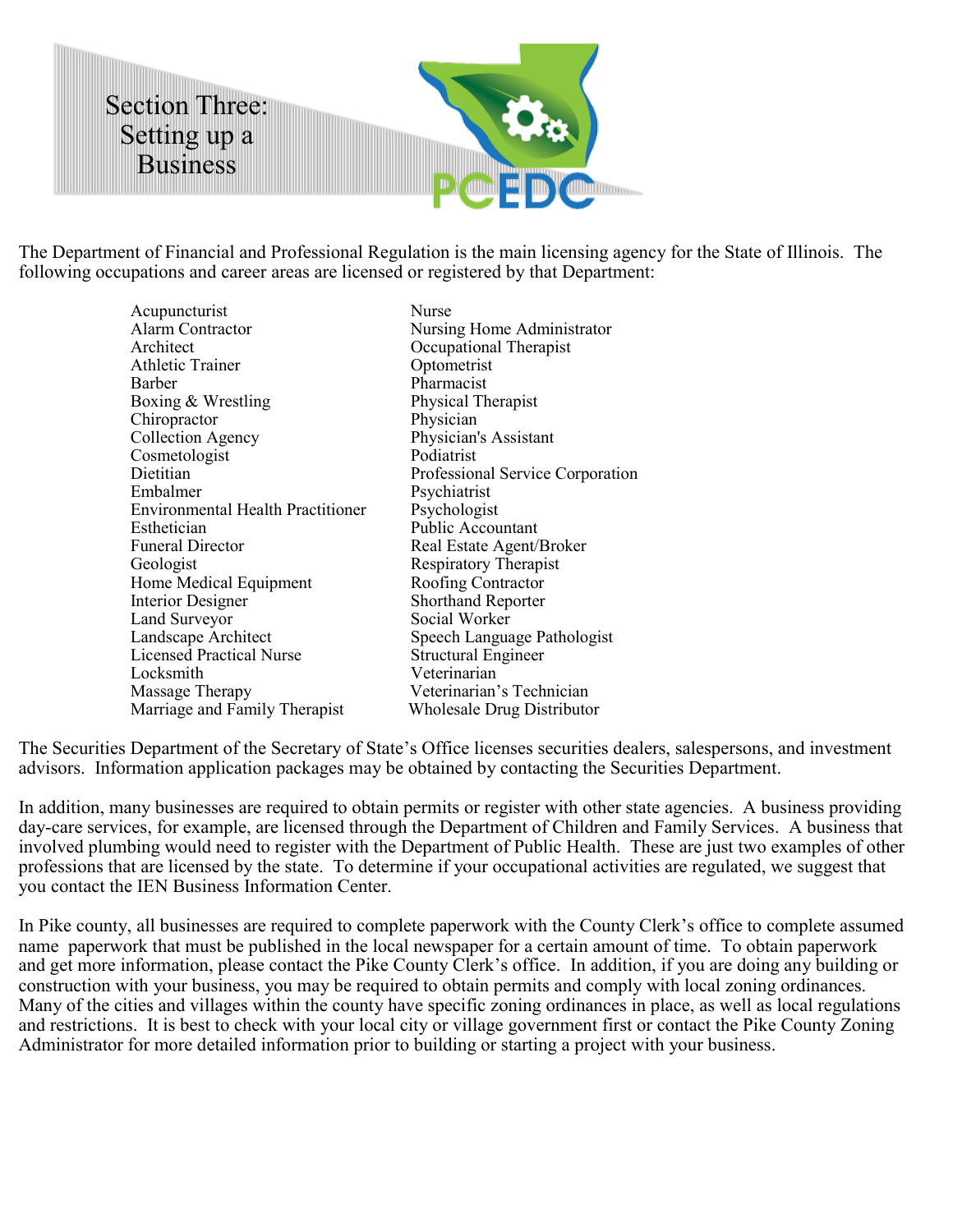

Section Three: Setting up a **Business** 

#### **Taxes**

When dealing with small businesses, taxes can be quite simple or very complex, depending on the size and type of the business. In addition to business taxes required by the federal government, you will have to pay state and local taxes as well. Having a working knowledge of what the requirements are will help you avoid problems, as well as saving you money. The following list outlines the major taxes with which a business would need to be aware of; however, the tax liability of each business will be different.

#### *Income Tax*

Every individual, corporation, trust, and estate residing in Illinois or earning or receiving income in Illinois, must pay an income tax based on their net income. A replacement tax is also applied to the net income of partnerships, trusts, and corporations. S Corporations are subject only to replacement tax.

#### *Sole Proprietorship*

A sole proprietor must pay individual income taxes on earnings from the business. This is done on your personal tax return.

#### *Partnerships and Limited Liability Companies*

Each partner/owner must pay taxes on the distributive share of each partners/owner's income. In addition, Illinois has a replacement tax that applies to partnerships.

#### *Corporation*

A corporate entity must pay a corporate income tax and replacement tax, which is administered and collected by the Department of Revenue. In addition, corporations are assessed a franchise tax each year based on their paid-in Capital and a Corporate Personal Property Tax Replacement Income Tax. Corporate and franchise taxes are administered and collected by the Secretary of State's office.

#### *Sales Tax*

There are four categories of taxes that comprise the state and local sales tax. These are the Retailer's Occupation tax, the Use Tax, the Service Occupation tax, and the Service Use Tax. The state also administers various local sales and use taxes subject to criteria and rate limits established by Illinois law. The Retailers Occupation Tax (ROT) is imposed directly on gross receipts of a retail seller for the privilege of conducting business in Illinois.

The **Use Tax** is imposed directly on the purchaser for the privilege of using and consuming tangible personal property in Illinois that has been purchased anywhere. Illinois retailers pay the Retailers' Occupation Tax and, by law, reimburse themselves for the tax by collecting Use Tax from customers, based on the selling price of the tangible personal property. The business can keep 1.75 percent of the taxes collected for acting as an agent for the Department of Revenue (if tax is paid in a timely manner). The Service Occupation Tax (SOT) is imposed directly on the receipts from the selling price of any tangible personal property transferred as part of a sale of service, if the cost to the service person is 35 percent or more of the total charged. The Service Use Tax is imposed directly on the purchaser and also is based on the selling price of the property transferred incident to a sale of service. The Service Use Tax is intended to reimburse the service person for his/her SOT liability.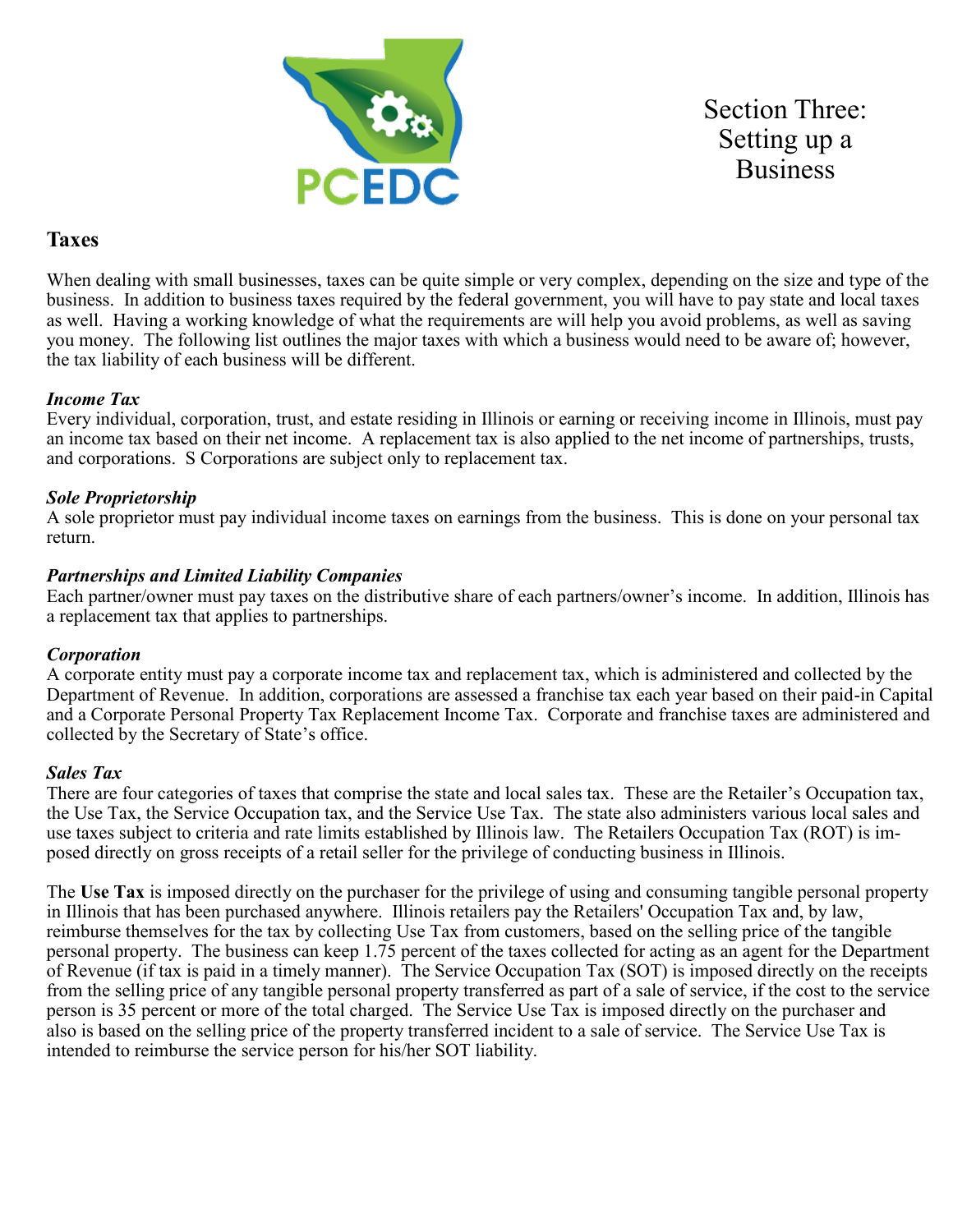

#### **Sales Tax Exemptions (some examples)**

Sales for resale (purchaser must have resale or ROT number from Department of Revenue)

- Sales made in interstate commerce
- $\sqrt{\ }$  Sales to exclusively charitable, religious, educational or governmental organizations, or recreational organizations for those over 55 years old. (Pursuant to legislation enacted in 1985, the Department of Revenue issues an exemption number. In order to claim an exemption for purchases made on or after July 1, 1987, the purchaser must have this number)
- $\sqrt{\phantom{a}}$  Charges for service or repair labor
- Distillation machinery and equipment used to produce ethyl alcohol for motor fuel for personal use and not for resale
- $\sqrt{\phantom{a}}$  Personal property sold to or utilized by interstate carriers for hire for use as rolling stock moving in interstate commerce
- $\sqrt{\ }$  Farm machinery and equipment including replacement and repair parts
- $\sqrt{\phantom{a}}$  Graphic arts equipment, including replacement parts
- $\sqrt{\ }$  Manufacturing machinery and equipment, including replacement parts
- $\sqrt{\phantom{a}}$  Oil rigs and coal exploration equipment
- $\sqrt{\phantom{a}}$  Enterprise Zone building materials purchased from retailers located within the Enterprise Zone's taxing jurisdiction for use in an enterprise zone
- $\sqrt{\frac{1}{1}}$  Enterprise Zone materials used in manufacturing for use in an enterprise zone
- $\sqrt{\phantom{a}}$  Farm chemicals
- $\sqrt{\phantom{a}}$  Magazines and newspapers and there are other exemptions.

#### **Property Taxes**

All for-profit real estate owners are required to pay property taxes. The property tax rate is determined by local taxing districts and is paid to the county tax collector in the year following assessment.

#### **Withholding Taxes**

Certain taxes must be withheld from employee wages and remitted to the government. These include state and federal income taxes and FICA (Social Security). You may be required to register with both the federal government and the State of Illinois for tax withholding purposes. To learn more about your federal government tax requirements, visit the Internal Revenue Service on the web at www.irs.gov or call 1-800-829-3676 and request any of the following materials:

- Understanding Your EIN (Publication 1635)
- A Virtual Small Business Tax Workshop DVD (Publication 1066C)
- Starting a Business and Keeping Records (Publication 583)
- A Tax Guide for Small Business (Publication 334)
- Employer's Tax Guide (Publication 15)
- Tax Calendar for Small Business (Publication 509)

Other Illinois requirements that businesses are subject to include: Business Tax Registration, Workers' Compensation Insurance, and Unemployment Insurance Tax.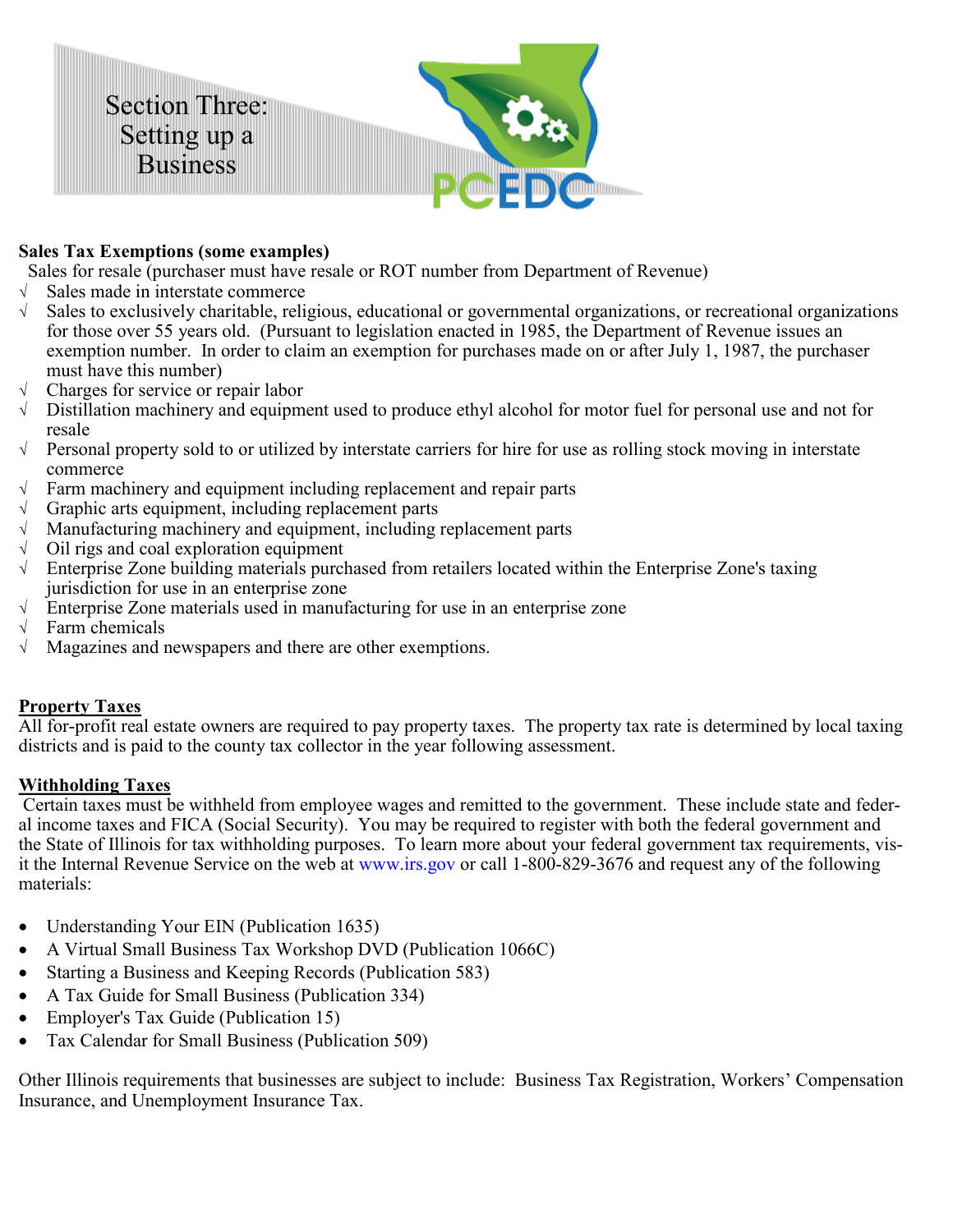

## **BUSINESS SERVICES**

#### *Obtaining Legal Counsel*

Many business owners consider legal services only when their firms are in trouble. However, costly and timeconsuming legal problems can be averted by retaining a competent attorney who can advise on such business areas as choosing the type of business organization that best suits your needs and objectives, protecting your family's financial security from the business risks advising you as to local, state and federal regulations which affect your business; obtaining licenses and permits; preparing or inspecting contracts; resolving tax questions; assisting in obtaining financing; and giving practical advice on many business problems. Attorneys also can provide professional help when dealing with other parties such as financial institutions, owners of possible store or plant locations, union officials, governmental bodies, franchising companies, contracts with suppliers and customers and insurance coverage negotiation with employees. In addition, other problems may arise requiring the services of an attorney. For instance, the employer may be served with wage deduction orders against employees which, if not handled properly, can result in personal liability on the part of the employer. Other examples:

- •
- The business may face collection problems with its customers
- The business may become involved in disputes with its trade creditors.
- The business may have disputes with both present and former employees.
- The business may have expansion opportunities or restructuring may need to reconsidered.
- •

When seeking an attorney's counsel or assistance, be as prepared as possible. Collect pertinent data, do necessary research and have as much information as possible about your business. This will save your attorney time and you money. When considering an attorney, use discretion. Remember, an attorney will provide services fundamental to the success of your business. There are several methods for selecting an attorney. It may be prudent to seek recommendations from other business owners.

#### *Insurance Coverage*

Many small business owners, upon start-up, fail to consider their insurance needs. A well planned insurance program is essential to protecting your business from unforeseen issues and losses, as well as significant financial burdens. There are several types of insurance policies available, but some of the essential ones when starting a business include fire, liability, vehicle and worker's compensation. You should also consider business interruption, crime and key employee policies as well.

When looking at your insurance needs, consider the following:

- 1. Recognize your risks. Recognize the dangers facing the business and the potential loss from each.
- 2. Study insurance costs and shop for appropriate plans.
- 3. Have a plan that is compatible with the operation and goals of the business.
- 4. Get professional advice from a qualified agent, broker or consultant who can explain options and recommend the best coverage for your needs.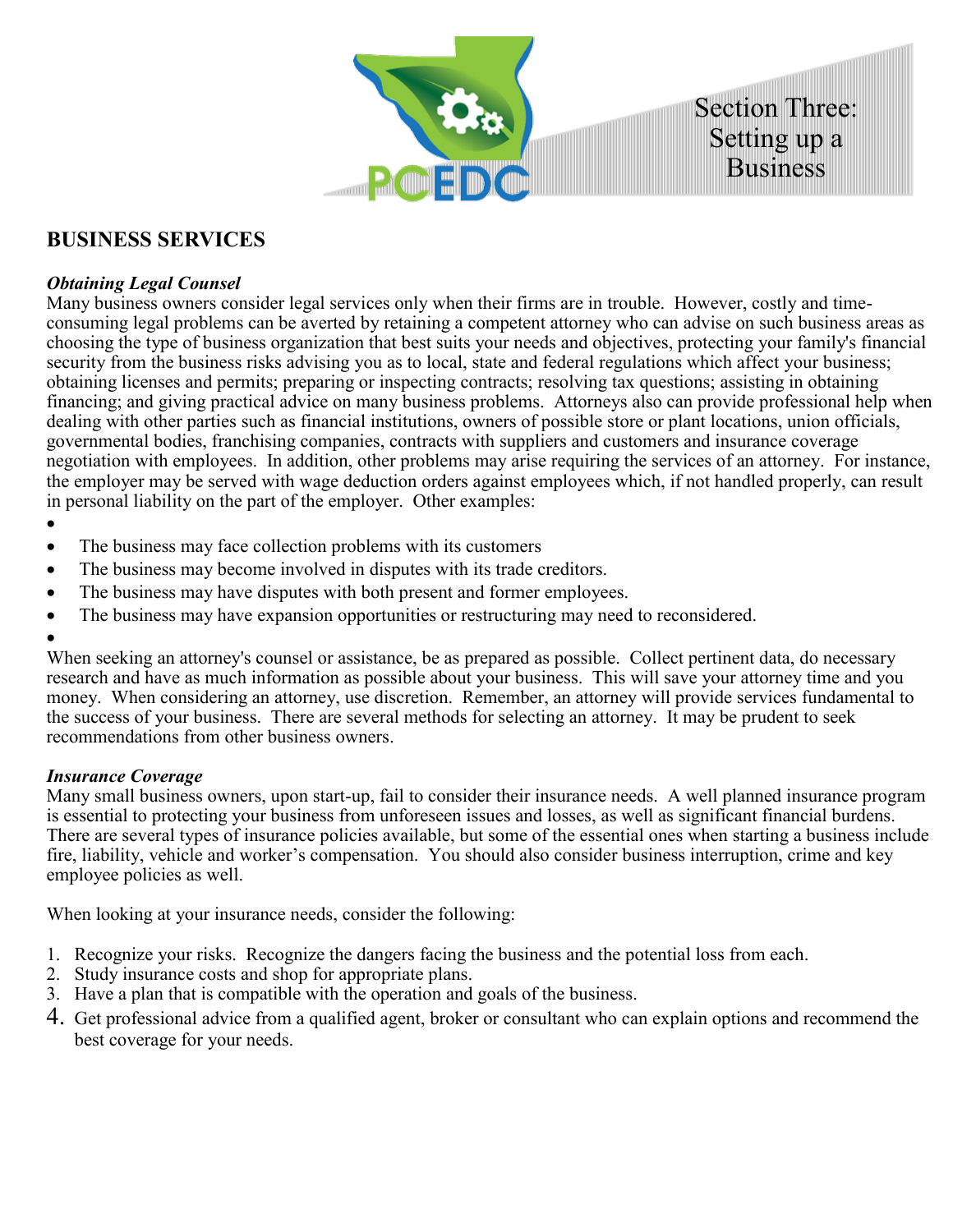

#### *Bookkeeping*

A good, sound business has proper bookkeeping systems in place. This includes:

- $\sqrt{\phantom{a}}$  Starting and keeping an accounting system for the accurate and timely recording of the company's cash receipts, disbursements, sales and operating expenses
- $\sqrt{\phantom{a}}$  Preparing periodic statements. This includes statement of assets and liabilities as of a given date (balance sheet), statement of results of operations for a given period of time (income statement), statement of changes in financial position and establishment of systems that track accounts receivable and payments due
- $\sqrt{\ }$  Preparing state and federal income tax returns
- $\sqrt{\ }$  Preparing social security, withholding, property and other tax return

The above responsibilities can be done from within your business or outsourced. This will most likely depend on the size and realm of your business, as well as your own experience with bookkeeping and the available time you have.

#### *Accounting*

In addition to basic bookkeeping requirements, you may also need to obtain the services of a CPA or certified public accountant, who has passed a written examination and received a state license for their services. CPA's provide the following services:

- **Auditing—**Although you may have hired a bookkeeper to maintain and prepare any accounting records and financial statements, there may be times that you need these statements certified by a CPA.
- **Taxes**—Most business and owners are not experts in tax matters and have to rely on professional assistance, as today's tax laws are very complex and change frequently. Tax services provided by a CPA include not only the preparation of tax returns, but also correspondence with taxing authorities who may be examining returns.
- **Consulting**—CPAs may also be able to assist you in finding ways to cut costs, improving reporting, information on accounting systems, as well as budgeting/forecasting, quality control, etc.

#### *Business/Trade/Professional Associations and Chambers of Commerce*

There are many organizations that represent every business, trade or profession. These organizations work in the promotion of business interests of their members and often provide services, statistics, newsletters and much more. There are many benefits that coincide with membership to these organizations.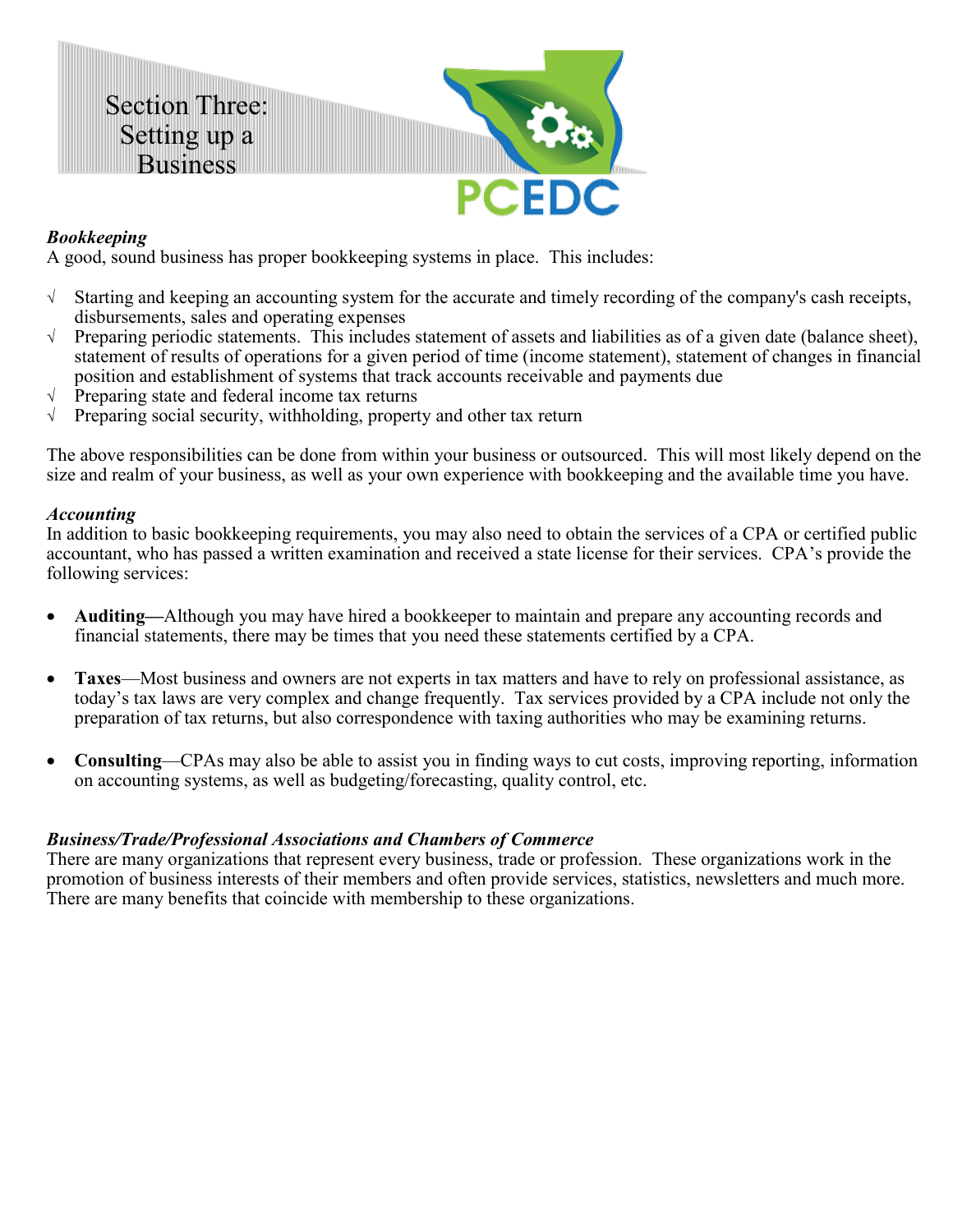

## **Obtaining Financing**

One key to a successful startup business is the ability to adequately capitalize your business. Increasing capital and securing funding is an ongoing activity throughout the life of a business, and many small business owners and entrepreneurs discover that finding and securing financing is not always easy. You can be successful in securing and achieving your financial needs if you arm yourself with proper information and resources, preparation and planning, as well as having realistic expectations.

Where do you go to find financing for operating your business? The answer depends on several factors:

- How much money do you need?
- What personal resources are you willing to invest?
- How long have you been in business and what is the track record of the business and yourself?
- How much are you willing to give up to get the money you need, in terms of cost of credit or ownership of the business?

Most small businesses start with personal funds during the early stages of their business. This includes using personal savings, loans from friends and relatives or contained consumer loans from lending institutions to use as start-up money. Once you establish a good track record, you will find it easier to obtain financing , as well as a greater variety of sources to pull from.

#### **Loans**

Most small businesses prefer to use debt funding for financing, as it costs less and does not require the owner to give up ownership or control of how the business is managed. However, debut funding sometimes may be difficult to secure if the owner or any key officer has had previous credit problems or if you are embarking in a high-risk venture. Debt funding, or loans, usually requires that the owner provide collateral to guarantee the repayment of the loan. In addition, if the business fails, the borrower is still legally tied to the loan and obligated to repay.

Pike County is home to several banking and lending institutions that are available to assist with funding opportunities. The following is a list, in alphabetical order, of banks that are located in Pike County. It is important to establish a good working relationship with your banker, as they will become a key resource in your business operations.

#### *Pike County Banks*

Bank of Kampsville-CNB Bank & Trust Central State Bank Farmers Bank of Liberty Farmers National Bank of Griggsville Farmers State Bank First National Bank of Barry Kinderhook State Bank Prairie State Bank & Trust United Community Bank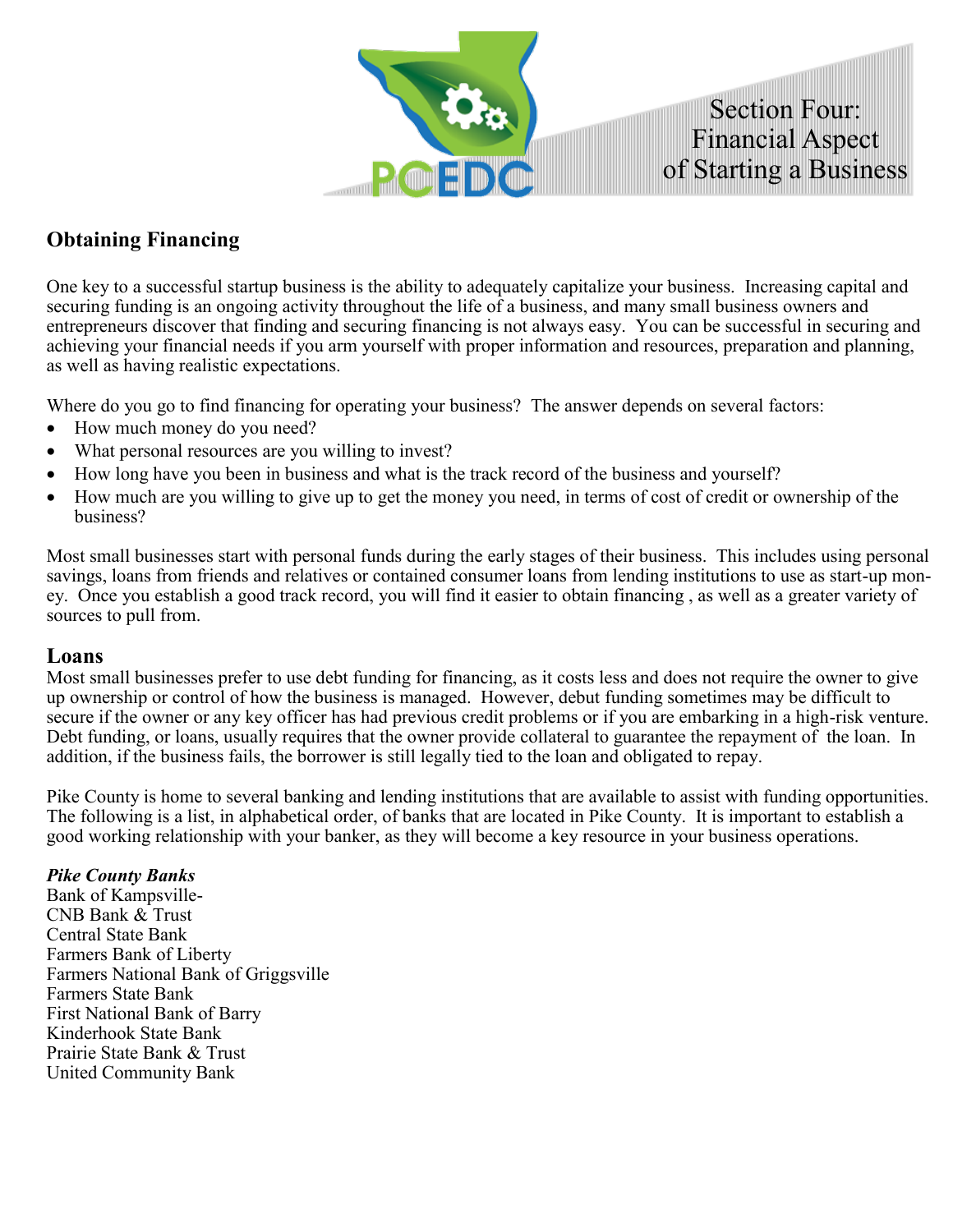

In addition to the traditional lending through the banks, Pike County has several organizations and governing bodies that have Revolving Loan Funds in place, which offer low interest gap financing to businesses. Most of these funds require business plans, an application detailing the business and owners, as well as requirements on leverage funds and employment numbers.

#### *Revolving Loan Funds*

City of Barry City of Pittsfield Pike County Board Pike County Community Development Corporation Two Rivers Regional Council of Public Officials

Information and applications for these funds are available by contacting the Pike County Economic Development Corporation.

## **Venture Capital**

Venture capital is defined as financial capital that is provided to early-state, high-potential, high risk start-up companies. The venture fund makes money by owning equity in the companies it invests in. Venture Capital firms are the most risk-oriented investors, having specific investment preferences in terms of business style, minimum size investment, and rapid growth/high return ratio. Some of the most important factors a venture capital firm will consider are the management team of the business and the ability to recover investments with substantial return in five to seven years.

#### *Venture Capital Opportunities Available*

Key Bridge Partners—Mike Troup Illinois DCEO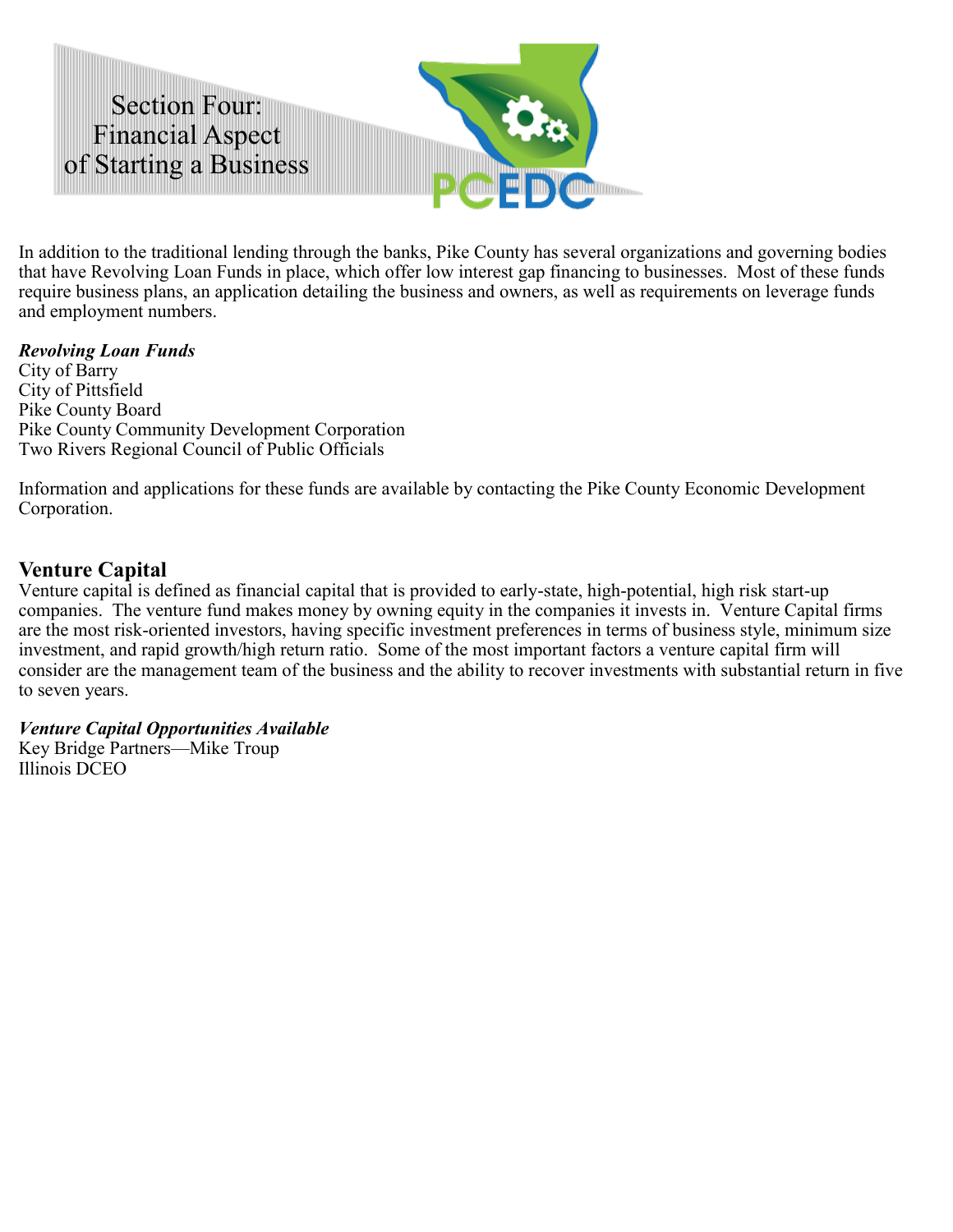

## **Selecting a Business Location**

Location is more important to some businesses than to others, and a lot depends on the varying factors and individual characteristics of the business. Things to consider when looking at a location for your business:

- Do customers have to travel to the business or do employees travel to the customer?
- Is convenience a factor in what your business offers to the customer?
- Are you offering a special product with little competition in the area?
- Will your product or service require a specific location?
- Will proximity to vendors and potential customers play an important role in your decision on a location?
- Are transportation, labor, utilities, taxes (state and local), zoning or any other regulations critical factors that you need to consider for a location?
- Does traffic flow or parking affect your location selection?
- How much space is required for your business?
- Looking to the future, do you need expansion capacity in the current location?
- Should you lease or should you buy?
- If leasing, what are the terms?
- How is your rent determined?
- What are the insurance requirements?
- Do you understand home-based business expenses and requirements?
- Do you understand the current zoning and code requirements for your potential location?

This is not an all-inclusive list, but things to consider when you are making your site selection for your business. You may find that you need additional information depending on the overall management and operations of your business.

Pike County Economic Development, as well as other entities throughout the county, are available to assist you with any site selection questions that may arise in the process.

## **Marketing, Advertising and Public Relations**

In today's society, just bringing a great idea to life and having a solid business plan is not enough to make your business succeed. The image you create for your company is equally important. Every time you hand out a business card, send a letter, welcome a customer into your business, you are selling your business. Each of these things are valuable tools that help to sell your business. Just because you are starting new, doesn't mean that you have to appear that way.

When looking at this area of your business, it is important to define your product, describe your target customer and create a communication strategy. Once this is complete, set an advertising budget and look at avenues to advertise. There are many resources and templates available for advertising materials such as brochures, fliers, catalogs, etc.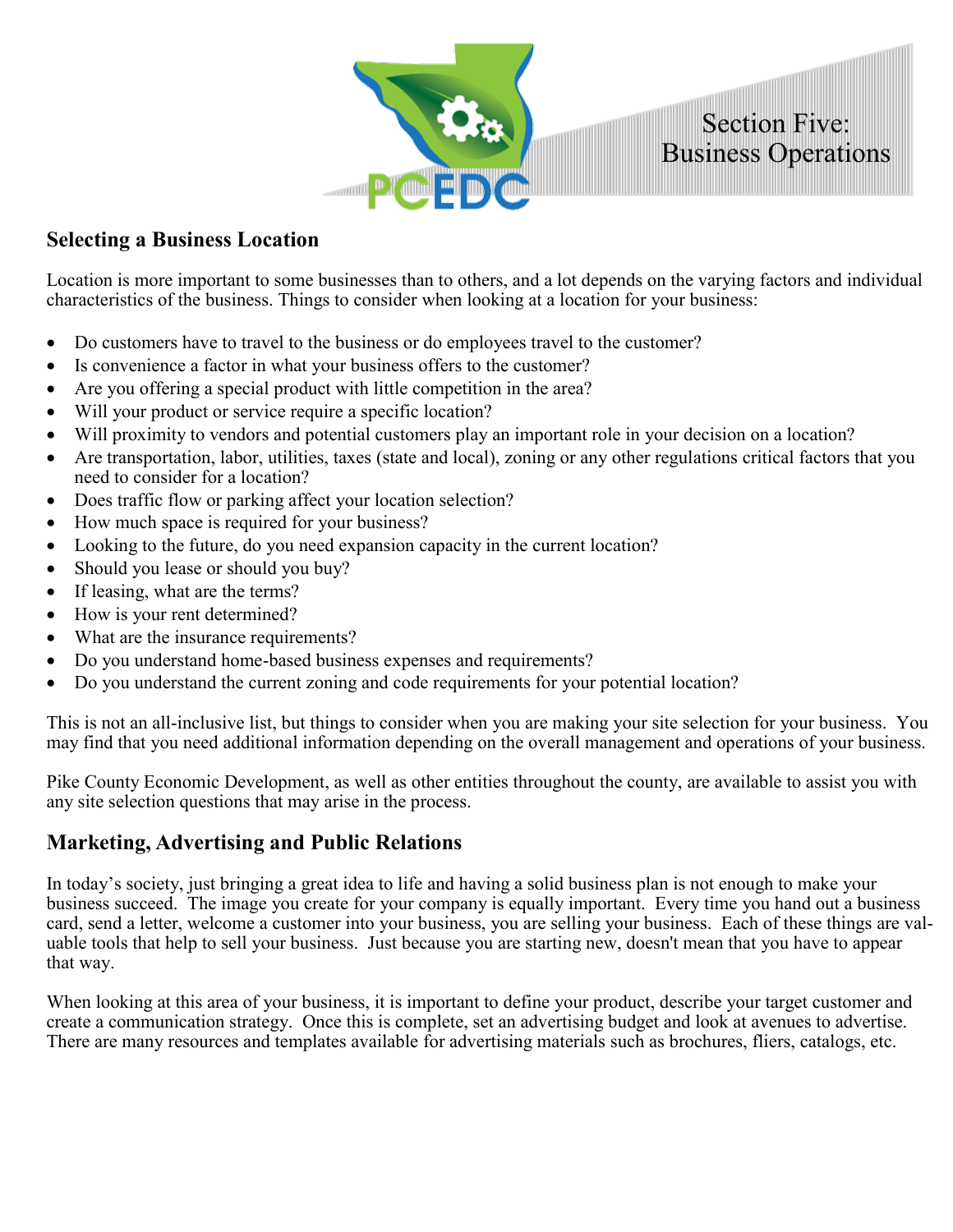

Some key factors when thinking about marketing, advertising and public relations in relation to your business include:

- $\sqrt{\phantom{a}}$  Does your logo reflect the overall image you want your company/business to convey?
- $\sqrt{\phantom{a}}$  Are your business cards and other materials easy to read and does the design catch your eye?
- $\sqrt{ }$  Is your business name immediately identifiable?
- $\sqrt{\phantom{a}}$  Have you researched and analyzed the market for your product/service?
- $\sqrt{\phantom{a}}$  Have you described how your product/service will benefit customers?
- $\sqrt{\phantom{a}}$  Have you prepared a pricing schedule?
- $\sqrt{\phantom{a}}$  What kinds of discounts will you offer and to whom?
- $\sqrt{\phantom{a}}$  Have you prepared a sales forecast?
- $\sqrt{\phantom{a}}$  Which media will you use in your marketing efforts?
- $\sqrt{ }$  Is your packaging appealing to your market?
- $\sqrt{ }$  If your product is one you can patent, have you done so?
- $\sqrt{ }$  How will you distribute your product?
- $\sqrt{\phantom{a}}$  What exactly do you want to communicate to your potential customers?
- $\sqrt{\phantom{a}}$  Have you planned an advertising campaign?
- $\sqrt{\phantom{a}}$  Are you prepared for a successful response?
- $\sqrt{\phantom{a}}$  Have you made sure your employees are aware of your goals?
- $\sqrt{\phantom{a}}$  Have all the appropriate management and employees reviewed and approved the advertising?
- $\sqrt{\phantom{a}}$  What is the lead time for ad placement?
- $\sqrt{\phantom{a}}$  Have you told your customers how and where to reach you?
- $\sqrt{\phantom{a}}$  Are you watching competitors?
- $\sqrt{\phantom{a}}$  Are you listening to your customers? What do they want and what is important to them?

Paid advertising isn't the only way to spread the word about your business. In fact, one of the best ways to promote and sell your business doesn't cost you anything—public relations. This covers everything from press releases to networking with others to holding special events.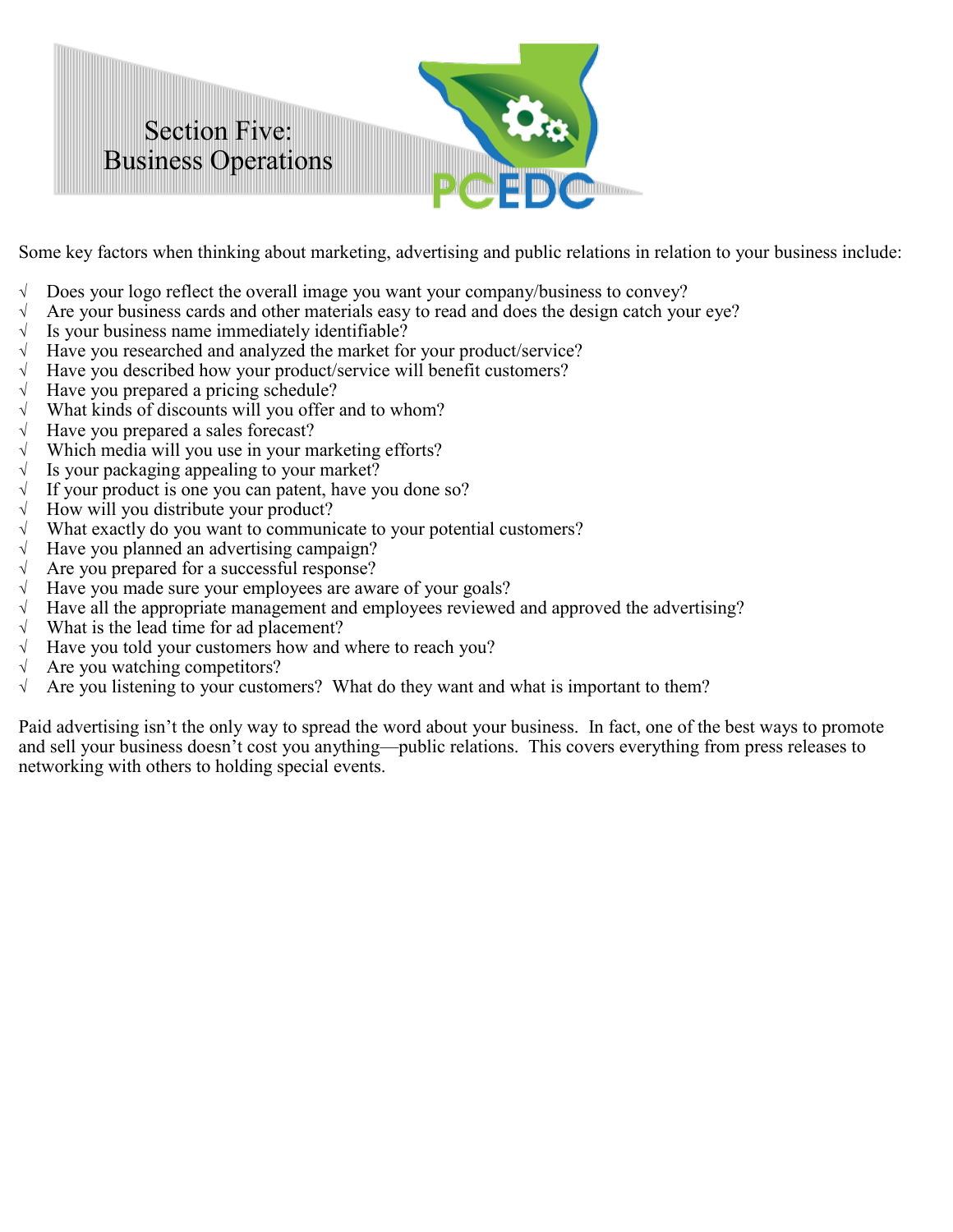

# *Checklist for Starting a New Business*

#### *First 30 Days:*

- □ Prepare a written business plan, including a marketing plan
- ❑ Estimate your start-up costs
- ❑ Select an attorney and accountant
- $\Box$  Obtain local business licenses through the city and/or county governments
- $\Box$  Check on local zoning ordinances, regulations, building permits and fire codes through the city and/or county government
- □ Determine whether your business requires a state or federal license or permit to operate. Also check on state or federal regulations that may affect your business.
- ❑ Select a banking institution and open a business account.
- ❑ Select your business fiscal year
- $\Box$  Determine the legal structure of your business (sole proprietorship, limited partnership, limited liability company, or corporation) and file necessary forms and paperwork with the Secretary of State's office.
- ❑ You will need to apply for a Sales Tax Number or use tax if you will be selling merchandise at retail or wholesale
- ❑ You may need a Federal Identification Number (EIN)
- □ Contact a good insurance agent regarding types of commercial insurance

#### *If Hiring Employees:*

- □ Determine the wage and hour laws from the state and federal government
- $\Box$  Obtain report to determine liability status (unemployment tax) with the state
- □ Check the requirements on Worker's Compensation Insurance with the State
- $\Box$  Have each employee complete an I-9 form (Employment Eligibility Verification)

## *First 60 Days:*

- ❑ Obtain Business Insurance
- □ Join a Professional Association or Organization (Chamber of Commerce, Economic Development)
- □ You may need to make quarterly estimated income tax payments to the IRS and self-employment tax payments
- $\Box$  If forming an S Corporation, ile Form #2553 with the IRS within 75 days

#### *By the End of the First Year:*

- ❑ File Annual Tax information for state and federal government
- $\Box$  Keep a good set of records for all business activities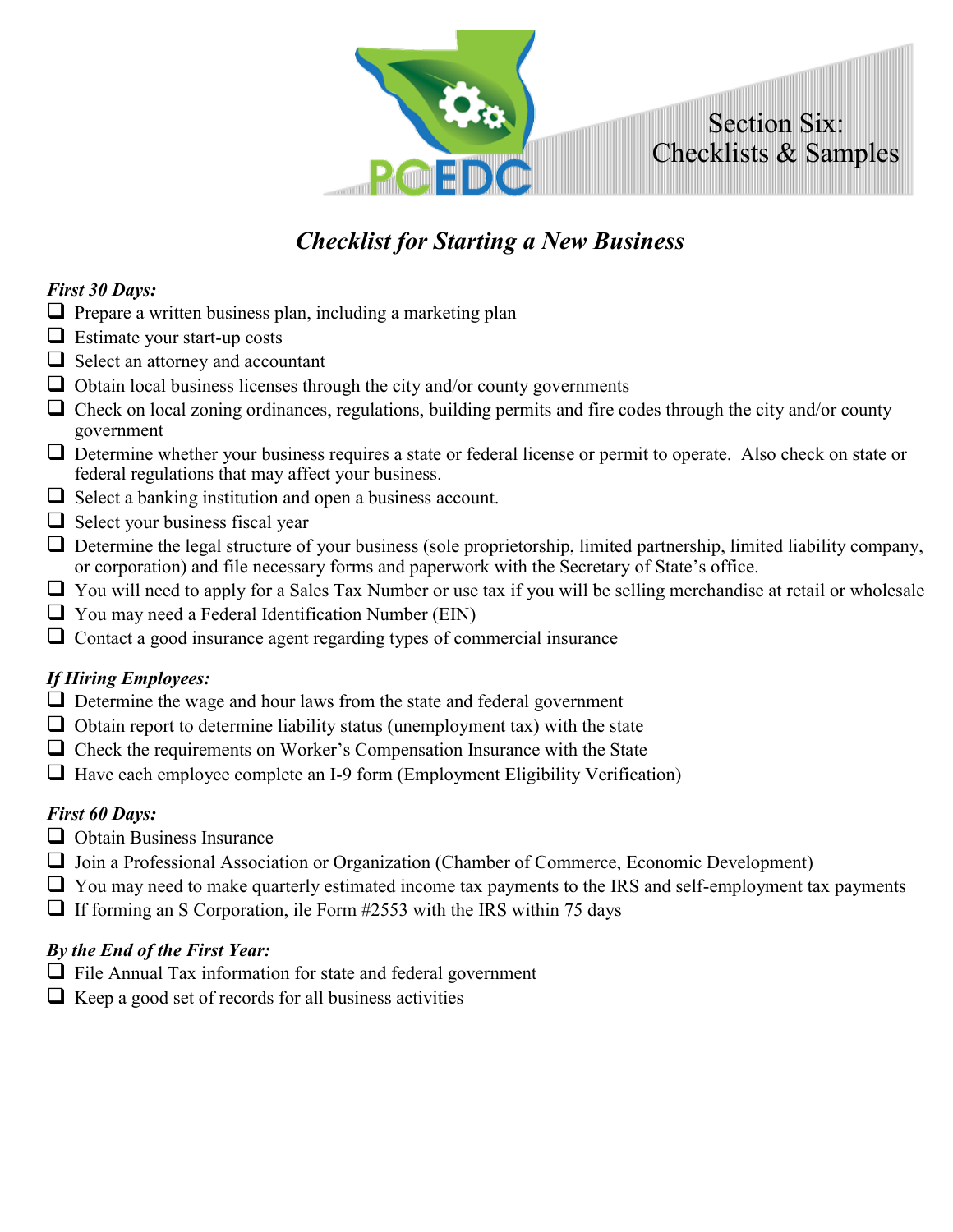

# **Business Plan Template**

### **Business Plan Outline**

- *Cover page*
- Include name and contact information for business
- Create a professional appearance by printing on high-quality paper and placing in binder
- Logo
- Names, titles and contact information of owners
- Date of business plan
- Indicate if plan is confidential

#### *Table of Contents*

- *Executive Summary*
- A one-page summary that briefly explains each sections of your business plan and adds additional information on how you will achieve your goals. **Most executive summaries are written last but is critical to your overall plan.**

#### *Background Information*

- Business Concept (mission statement, goals and objectives of the business, and brief description of the business)
- Answer the following questions as appropriate:
	- ❑ What business are you in? (Merchandising, Manufacturing, Wholesale, Service)
	- $\Box$  What is the nature of your product(s) and/or service(s)?
	- ❑ What is special or extraordinary about your business?
- What market do you intend to serve? (what is the total market, and what is your expected share)
- How can you serve the market better than any competition?
- Present status of the business (start-up, expansion of existing business, takeover of an existing business)
- If you are doing any contract work what are the terms and conditions?
- Reference any contracts and include them as supporting documents to the plan.

#### • Do you have any letters of intent from prospective suppliers?

- *For existing businesses, consider adding the following to this section:*
- What is the history of the business?
- Why does the current owner wish to sell at this time?
- If the business is declining, why, and how can you turn it around?
- How will your management make the business more profitable?
- What changes do you plan to make to the business?
- What is the purchase price?
- Give detailed breakdown of building, improvements, equipment, inventory, etc.
- If your business is seasonal, make sure this is reflected in your narrative and financial projections with appropriate notations in the footnotes.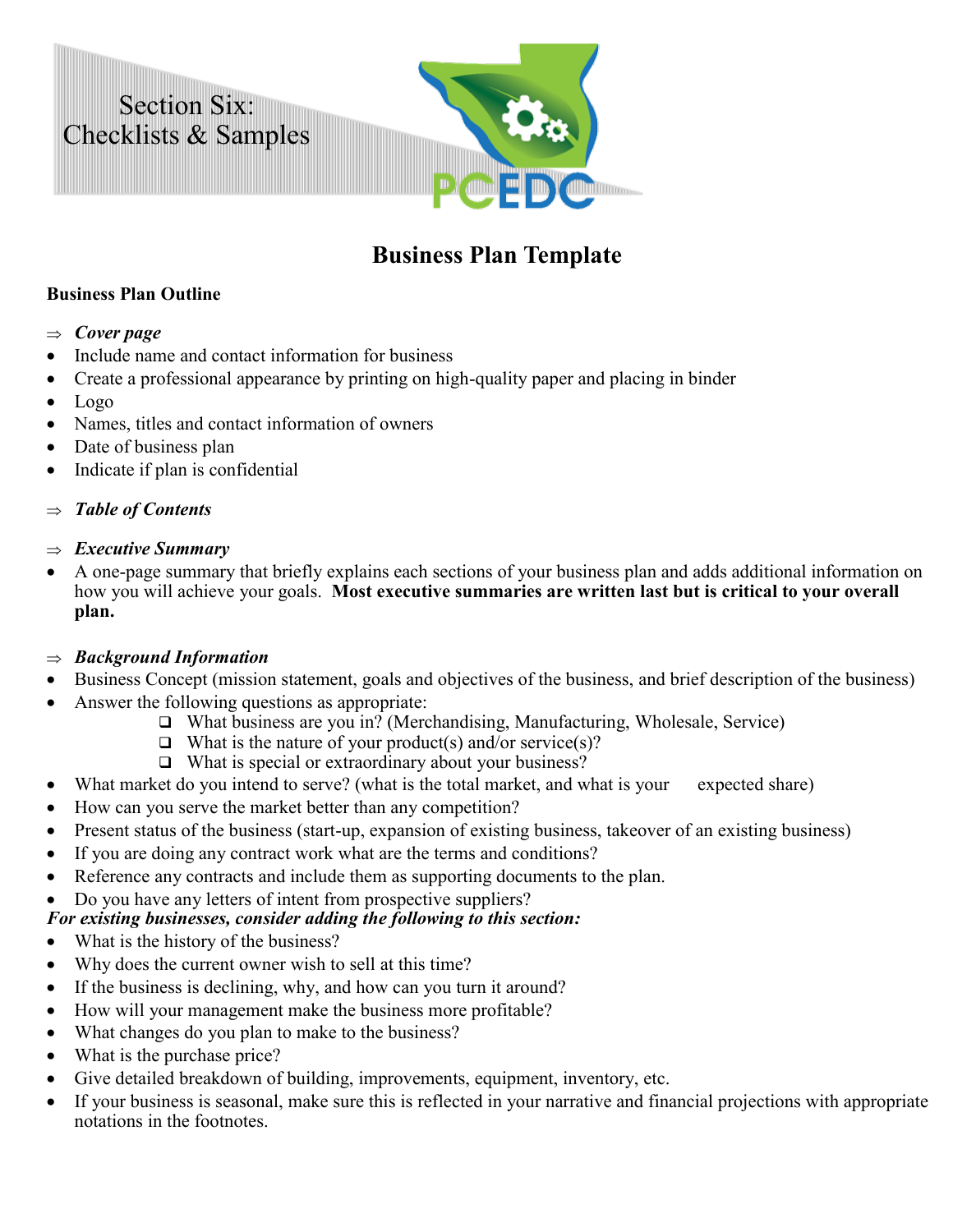#### *Description of products and/or services*

- Features of proposed products and/or services
- Describe benefits to customers
- Intellectual property and proprietary rights issues
- Production plans
- Future products and/or services

#### *The Market Plan*

- Description of the industry (background, current and future industry trends, and fit into the industry)
- Your market (customer profiles and target market, description of your trade area, size of your market, the market potential and market trends)

Section Six: Checklists & Samples

- Competition *(direct competition-*businesses with the same product/service and same target market, including three to five businesses and locations; *indirect competition-*a product that is in a different category altogether but is seen as an alternative to your product)
- Evaluation of competition, including strengths, weaknesses, size, age, and status
- Your competitive advantage (briefly describe your competition and tell how they are similar and different from your operations and detail your unique selling strategies and how you will use it to control your market share)
- Market Strategies (Include information on market position, marketing tactics, pricing, packaging, promotion, distribution, advertising and public relations, and customer service)

#### *Management Structure and Organization*

- Legal form of ownership
- Management and personnel
	- ❑ How does your background and business experience help you?
	- ❑ Describe the management team, identifying their strengths/weaknesses, along with their duties and responsibilities
	- ❑ Do you have job descriptions tat clearly define their duties?
	- ❑ Are there additional resources available?
	- ❑ Will you have to train personnel and what is the cost?
- Detail your organizational structure, including description of roles and responsibilities and utilizing charts if necessary
- Are there additional resources or advisors available to you?

#### *Business Operations*

- Business location
	- ❑ What is your business address and why did you choose this location?
	- ❑ Will the building be leased or owned?
	- ❑ What are the terms and length of any lease contract?
	- ❑ What renovations or improvements will be needed and what is the cost?
	- ❑ Describe the neighborhood, indicating if stable, changing, improving or deteriorating
	- ❑ What other businesses are in the area?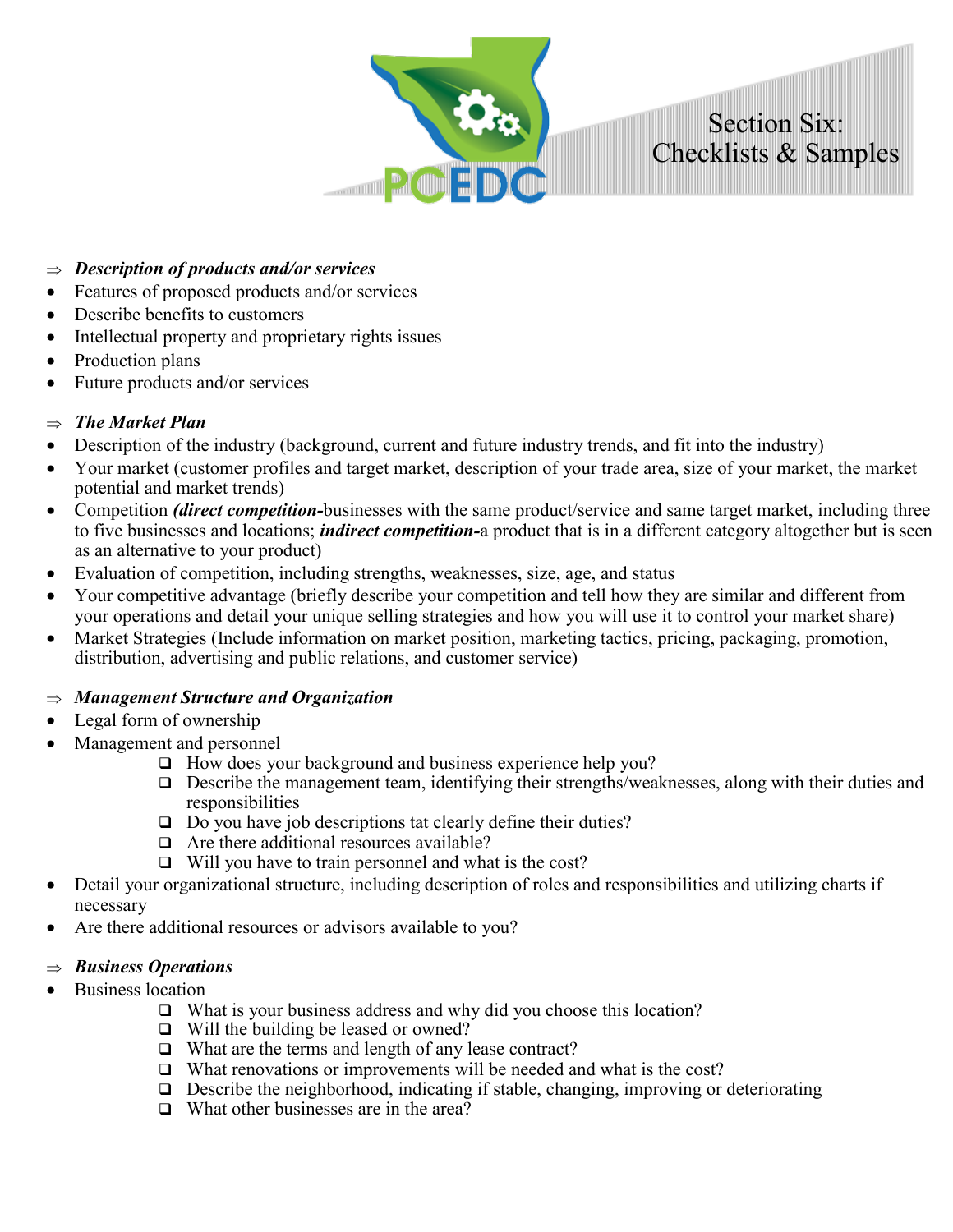

- Licenses and permits
	- ❑ Have you registered your business name with the Secretary of State and county?
	- ❑ Are there any local zoning regulations/ordinances that affect you?
	- ❑ What other licenses and/or permits are you required to obtain?

#### *Financial Plan*

- Start-up investment
	- ❑ What are the start up costs?
	- ❑ Business needs and capital equipment list
	- ❑ Source and applications of funds
- Cash flow projections
	- ❑ Monthly estimate of revenue and expenses
	- ❑ Assumptions, showing how you are calculating your revenue and expenses
	- ❑ Projected income statement
		- Month by month detail for first year
		- Ouarterly breakdown for second year
		- Notes of explanations and assumptions
	- ❑ Projected balance sheet
	- ❑ Break-even analysis, noting at what level of operations your expenses will equal your sales.
	- ❑ Summary of financial plans and needs

#### *For existing businesses, include the following:*

- Income statements
- Balance sheets
- Tax returns for the past three years

#### *Conclusion*

- Statement of feasibility
- Action plan
- Supporting documents

It is important to remember that each business plan is unique to the individual business being discussed. It requires a great deal of time and research to complete a successful business plan, and it shouldn't be put in a drawer to never be looked at or revised. It is important to think of it as a living document, that requires routine evaluation and revisions. Make it a habit to update your business plan annually, updating critical parts such as financial data and projections.

#### **Here are a few tips to consider when writing your plan:**

- $\sqrt{\phantom{a}}$  Keep it simple and focused
- $\sqrt{\phantom{a}}$  Make it legible and easy to read
- $\sqrt{\phantom{a}}$  Use an understandable language, avoiding "flowery" language
- $\sqrt{\phantom{a}}$  Use a layout that is pleasing to the eye  $\sqrt{\phantom{a}}$  Use charts and graphs to explain conce
- Use charts and graphs to explain concepts that are difficult or challenging
- $\sqrt{\phantom{a}}$  Be objective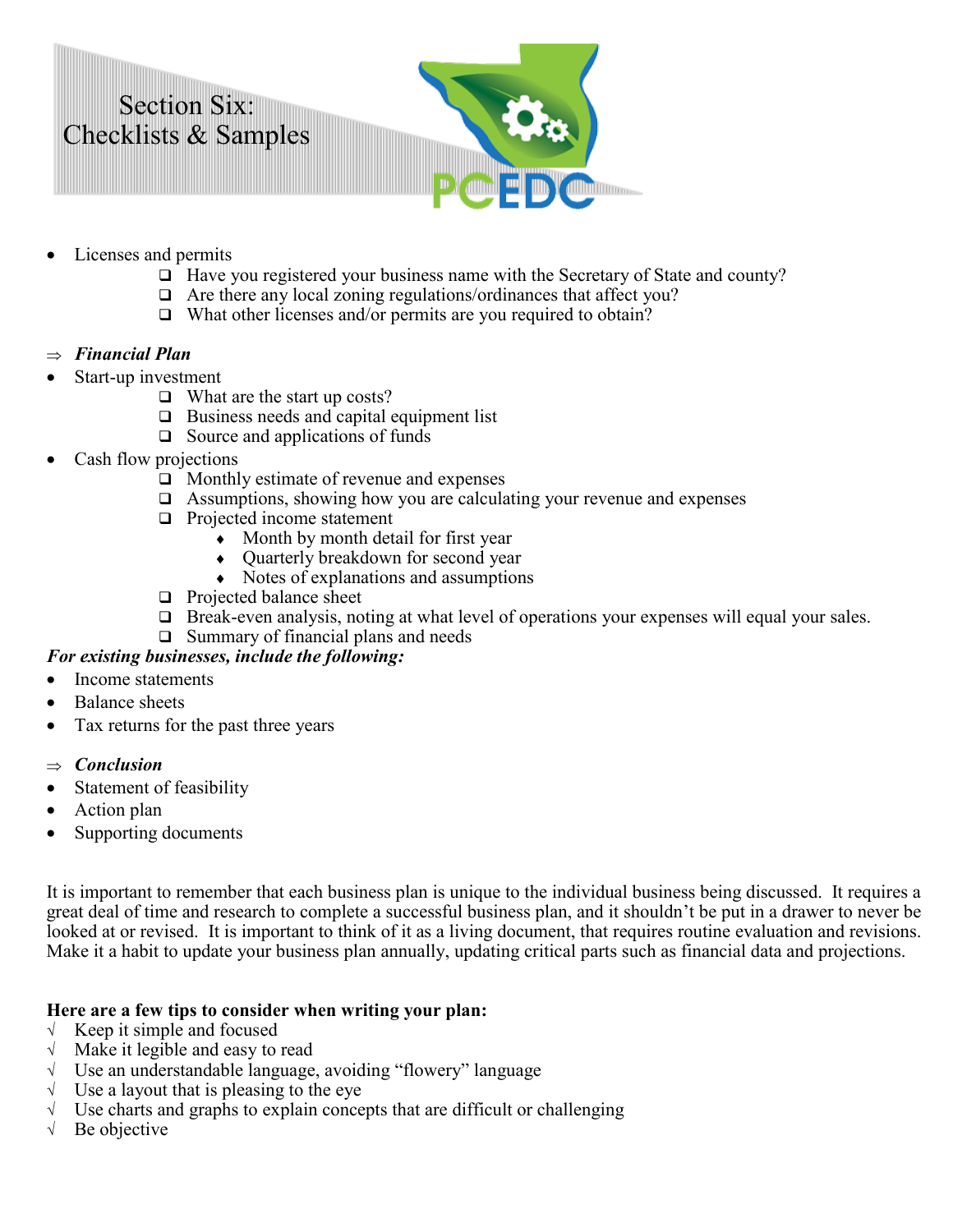

- Be honest
- Acknowledge your weaknesses and capitalize on your strengths
- $\sqrt{\phantom{a}}$  Review and revise regularly to keep information current
- $\sqrt{\phantom{a}}$  Utilize your staff and management to develop plan
- $\sqrt{\phantom{a}}$  Have someone unfamiliar with your business and that isn't committed to the business review the plan to gain an outside perspective

#### **Things to avoid when creating your plan:**

- $\sqrt{\phantom{a}}$  Submitting a "rough" draft<br> $\sqrt{\phantom{a}}$  Any markings or stains that
- Any markings or stains that would indicate a lack of seriousness
- $\sqrt{\phantom{a}}$  Outdated information<br> $\sqrt{\phantom{a}}$  Unsubstantiated assur
- Unsubstantiated assumptions
- $\sqrt{\phantom{a}}$  Failure to consider potential problems
- $\sqrt{ }$  A lack of understanding of financial breakdown
- $\sqrt{\phantom{a}}$  Absence of outside impacts and influences
- $\sqrt{\phantom{a}}$  No investment by owner (a lender will typically expect the owner to have equity in the potential business)
- $\sqrt{\phantom{a}}$  No capability to personally guarantee a loan
- $\sqrt{\ }$  Proposing unrealistic loan repayment terms
- $\sqrt{\phantom{a}}$  Too much focus on collateral and no emphasis on cash flow

#### **Confidentiality**

A business plan typically contains sensitive information about every aspect of the business and personal information of owners. It should be treated in a confidential manner, with all copies numbered and strictly accounted for. Have an agreement form that all recipients must sign, agreeing that they will not make copies or disclose details to anyone other than financial advisors. It is important to have the agreement also require that if the party is not interested in the business, that the plan be returned. Distribute the business plan on an individual basis as requested for the protection of not only your business but all of those involved.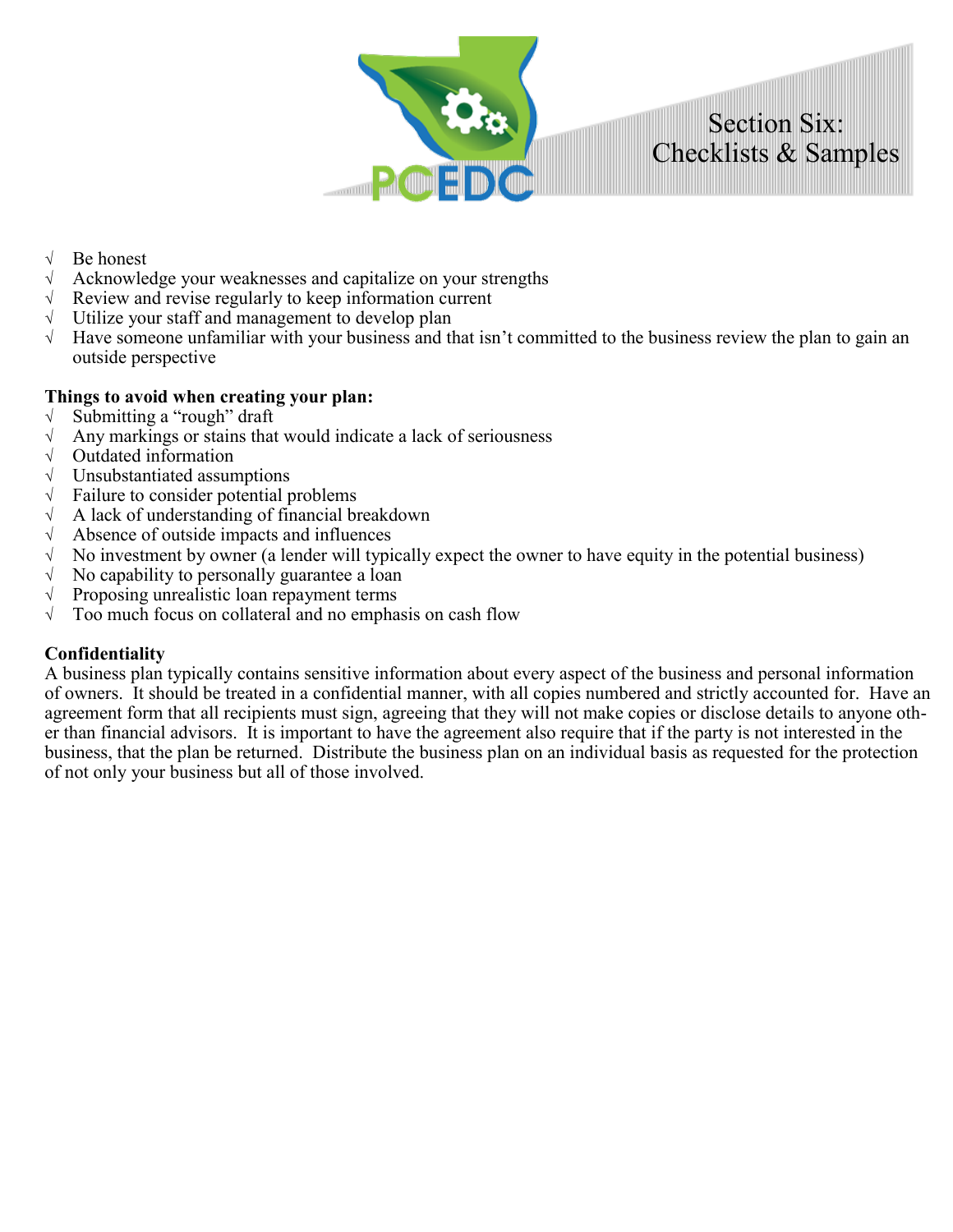

## **Agency Directory**

#### *Pike County Economic Development Corporation*

Brenda Middendorf, Interim Executive Director 1301 E Washington, PO Box 214 Pittsfield, IL 62363 Phone: 217-440-5101 Email: gsheurman@pikeedc.org Website: www.pikeedc.org

#### *Illinois Small Business Development Center*

 *At Western Illinois University* Jim Boyd, Director 510 N. Pearl St, Suite 1400 Macomb, IL 61455 Phone: 309-836-2640 Fax: 309-837-4688 Email: sb-center@wiu.edu Website: www.wiusbdc.org

#### *Pike County Clerk*

Donnie Apps 100 E Washington St Pittsfield, IL 62363 Phone: 217-285-6812 Email: donnieapps@adams.net

#### *Illinois Department of Commerce & Economic Opportunity* Website: www.commerce.state.il.us/dceo

#### *Pike County Chamber of Commerce*

Charles Hull, Executive Director 224 W. Washington St Pittsfield, IL 62363 Phone: 217-285-2971 Fax: 217-285-5251 Email: info@pikeil.org Website: www.pikeil.org

#### *John Wood Community College*

Career Services Center 48th & Harrison Quincy, IL 62305 Phone: 217-641-4941 Drop in hours available at the Southeast Education Center in Pittsfield and Mt. Sterling Education Center. Website: www.jwcc.edu/career-technical/

#### *Illinois International Trade Center*

Jim Foley 1501 W. Bradley Avenue, 141 Jobst Hall Peoria, IL 61625 Phone: 309-677-3075 Fax: 309-677-3386 Email: illinoissbdcitc@bradley.edu Website: www.bradley.edu/turnercenter

#### *Illinois Manufacturing Extension Center*

1501 W. Bradley Avenue, 404 Jobst Hall Peoria, IL 61625 Phone: 309-677-4632 Fax: 309-677-3289 Website: www.imec.org

#### *Illinois Procurement Technical Assistance Center of Central Illinois*

Mary Turner Illinois PTAC of Central Illinois 301 Oak Street Quincy, IL 62301 Phone: 217-223-5636 Fax: 217-223-5672 Email: mr-turner@wiu.edu